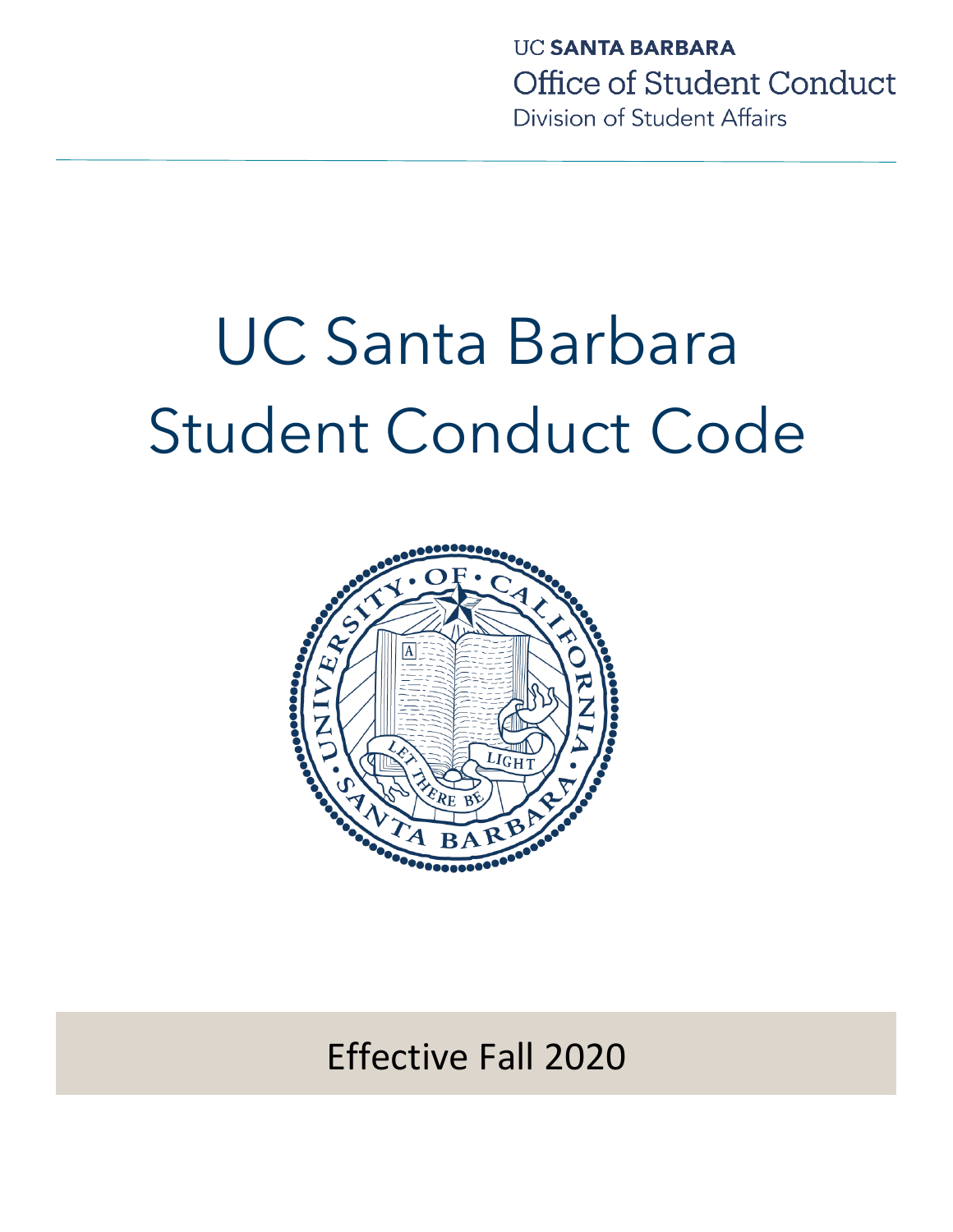## TABLE OF CONTENTS

| Confidentiality and Maintenance of Disciplinary Records and Files18 |
|---------------------------------------------------------------------|
|                                                                     |
| Registered Campus Organization Conduct and Discipline25             |

## **INTRODUCTION**

This Student Conduct Code is taken from Chapter VII of the University of California, Santa Barbara Campus Regulations Applying to Campus Activities, Organizations, and Students. The complete Campus Regulations can be reviewed online at: [http://www.sa.ucsb.edu/regulations.](http://www.sa.ucsb.edu/regulations)

#### Preamble to the UC Santa Barbara Campus Regulations

"In order to carry on its work of teaching, research, and public service, the University has an obligation to maintain conditions under which the work of the University can go forward freely, in accordance with the highest standards of quality, institutional integrity, and freedom of expression, with full recognition by all concerned of the rights and privileges, as well as the responsibilities, of those who compose the University community.

These campus regulations address the rights and responsibilities of members of the University community and provide campus-wide standards for implementing regulations as a means of sustaining this community. Each member of this campus shares the responsibility of maintaining this unique community so that the University mission of teaching, research, and public service can be achieved. UCSB students assume these responsibilities upon admission.

#### University-Wide Policies

The Campus Regulations and UC Santa Barbara Student Conduct Code comply with the policies established by the Regents of the University of California. The University-wide policies titled University of California Policies Applying to Campus Activities, Organizations, and Students (UC PACAOS) are available for review at: [http://policy.ucop.edu.](http://policy.ucop.edu/)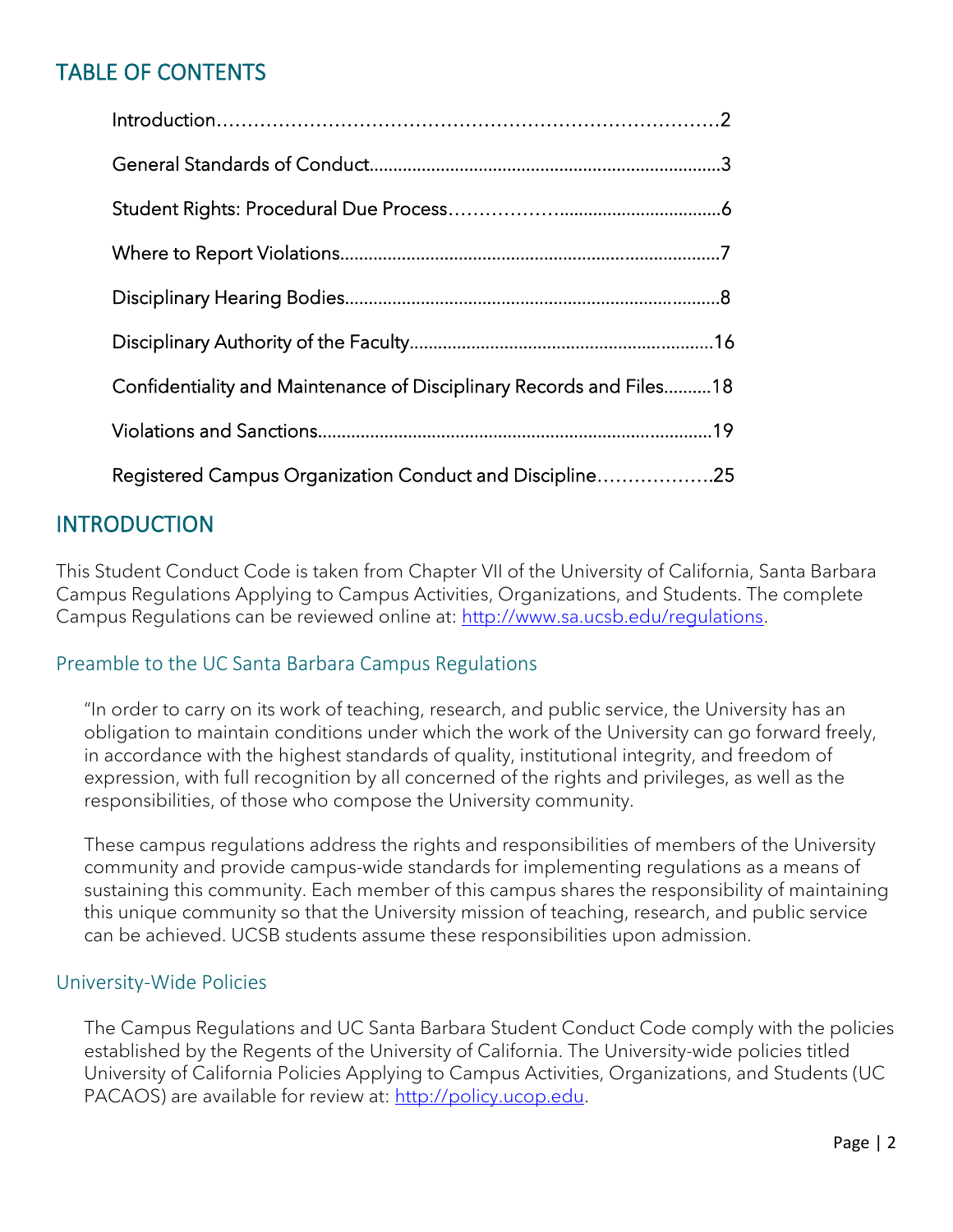Policies listed in this document as SW refer to Systemwide or University-wide regulations applying to all UC campuses. The numbers cited refer to corresponding sections of UC PACAOS.

### **Definitions**

- 1. *Student*: A person for whom the University maintains student records and who: (a) is enrolled in or registered with an academic program of the University (including summer session and concurrent enrollment through Extension); (b) has completed the immediately preceding term, is not presently enrolled, and is eligible for re-enrollment; or (c) is on an approved educational leave or other approved leave status, or is on filing-fee status. The UCSB Student Conduct Code also applies to:
	- a. Applicants who become students, for offenses committed as part of the application process
	- b. Applicants who become students, for offenses committed on campus and/or while participating in university-related events or activities that take place following a student's submittal of the application through his or her official enrollment; and
	- c. Former students for offenses committed while a student.
- 2. *Registered Campus Organization*: Any organization composed of University of California, Santa Barbara students, faculty, and/or staff who registers with the Office of Student Life in order to have access to University facilities and/or resources.
- 3. *Campus-Affiliated Organizations*: Organizations that occupy space on University property at the invitation of the Chancellor and by agreement with The Regents.
- 4. *University-Sanctioned Event*: Any activity of a campus organization, University department, recognized research unit, or campus-affiliated organization that involves the use of University facilities, resources, services or equipment. University-sanctioned events are subject to the provisions of these regulations, wherever applicable.
- 5. *University Property*: Any University-owned, -operated, -leased, or -maintained building and grounds.

# A. General Standards of Conduct (Adapted from [UC PACAOS 100.00](https://policy.ucop.edu/doc/2710530/PACAOS-100))

1. Non-Academic Conduct

Persons on University property or attending any official University function assume an obligation to conduct themselves in a manner compatible with the University's function as an educational institution. Students and Registered Campus Organizations are subject to University discipline for conduct that interferes with University teaching, research, or administrative activities and for conduct that adversely affects either themselves or other members of the academic community. Students are expected to comply with all local, state, and federal laws. Most cases of misconduct for which students are subject to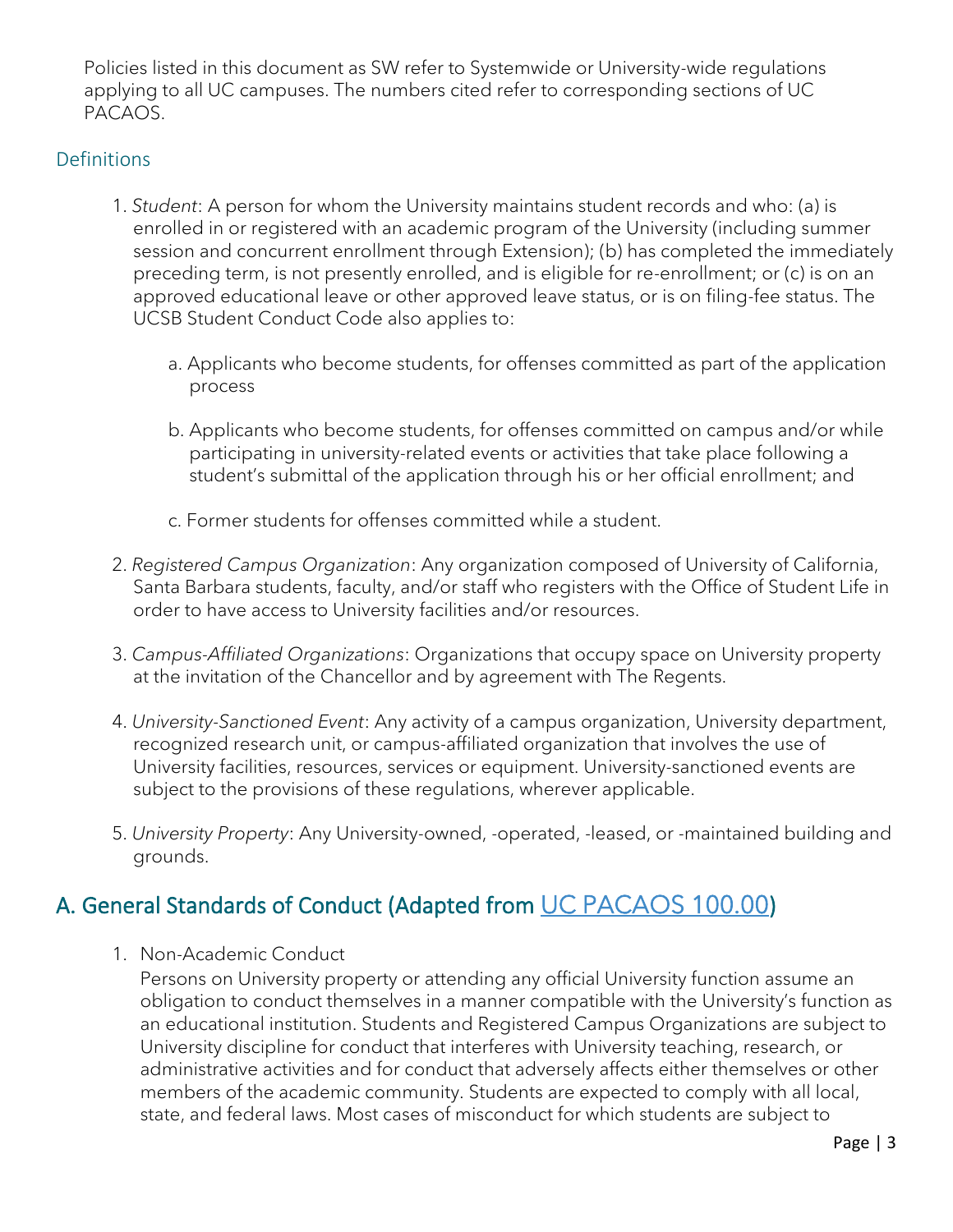disciplinary sanctions fall into the types of misconduct enumerated in UC PACAOS 102.00. The Regents of the University of California have delegated authority to the Chancellors to implement processes for the administration of discipline on the campuses. The procedures to be followed at UCSB are outlined below.

Except for Sections 101.00 (Student Conduct), 104.00 (Administration of Student Discipline), 105.00 (Types of Student Disciplinary Action), and 106.00 (Posting Suspension or Dismissal on Academic Transcripts), the Policy on Student Conduct and Discipline (PACAOS 100.00) does not apply to student conduct violations involving sexual assault, domestic violence, dating violence, and stalking of a sexual nature, etc. All such violations and the applicable student discipline procedures for responding to such conduct are instead addressed by the [University of California Policy on Sexual Violence](http://policy.ucop.edu/doc/4000385/SVSH)  [and Sexual Harassment and PACAOS Appendix E: Sexual Violence and Sexual](http://policy.ucop.edu/doc/4000385/SVSH)  [Harassment Student Adjudication Framework and PACAOS-Appendix F: Sexual Violence](http://policy.ucop.edu/doc/4000385/SVSH)  [and Sexual Harassment Student Investigation and Adjudication Framework for DOE-](http://policy.ucop.edu/doc/4000385/SVSH)[Covered Conduct.](http://policy.ucop.edu/doc/4000385/SVSH) Please also see [https://titleix.ucsb.edu/policies-and-response](https://titleix.ucsb.edu/policies-and-response-procedures/response-procedures)[procedures/response-procedures.](https://titleix.ucsb.edu/policies-and-response-procedures/response-procedures)

When an incident of sexual violence or sexual harassment is also accompanied by an additional violation of the UCSB Student Conduct Code, the accused student will receive notice of the violation(s) in the joint charge letter sent from the Title IX & Sexual Harassment Policy Compliance Office (TIX/SHPC) and the Office of Student Conduct. TIX/SHPC will investigate the Conduct Code charges in conjunction with their investigation of the sexual violence or sexual harassment charges. However, upon completion of the TIX/SHPC investigation, the Office of Student Conduct will separately adjudicate the Conduct Code violations in keeping with the processes described in this Conduct Code.

#### 2. Academic Conduct

It is expected that students attending the University of California understand and subscribe to the ideal of academic integrity and are willing to bear individual responsibility for their work. Any work (written or otherwise) submitted to fulfill an academic requirement must represent a student's original work. Any act of academic dishonesty, such as cheating or plagiarism, will subject a person to University disciplinary action.

Cheating includes, but is not limited to, looking at another student's examination, referring to unauthorized notes during an exam, providing answers, having another person take an exam for you, etc. Representing another person's words, ideas, or concepts without appropriate attribution is plagiarism. Whenever another person's written work is utilized, whether it is a single phrase or longer, quotation marks must be used and sources cited. Paraphrasing another's work, i.e., borrowing the ideas or concepts and putting them into one's "own" words, must also be acknowledged. Although a person's state of mind and intention will be considered in determining the University response to an act of academic dishonesty, this in no way lessens the responsibility of the student.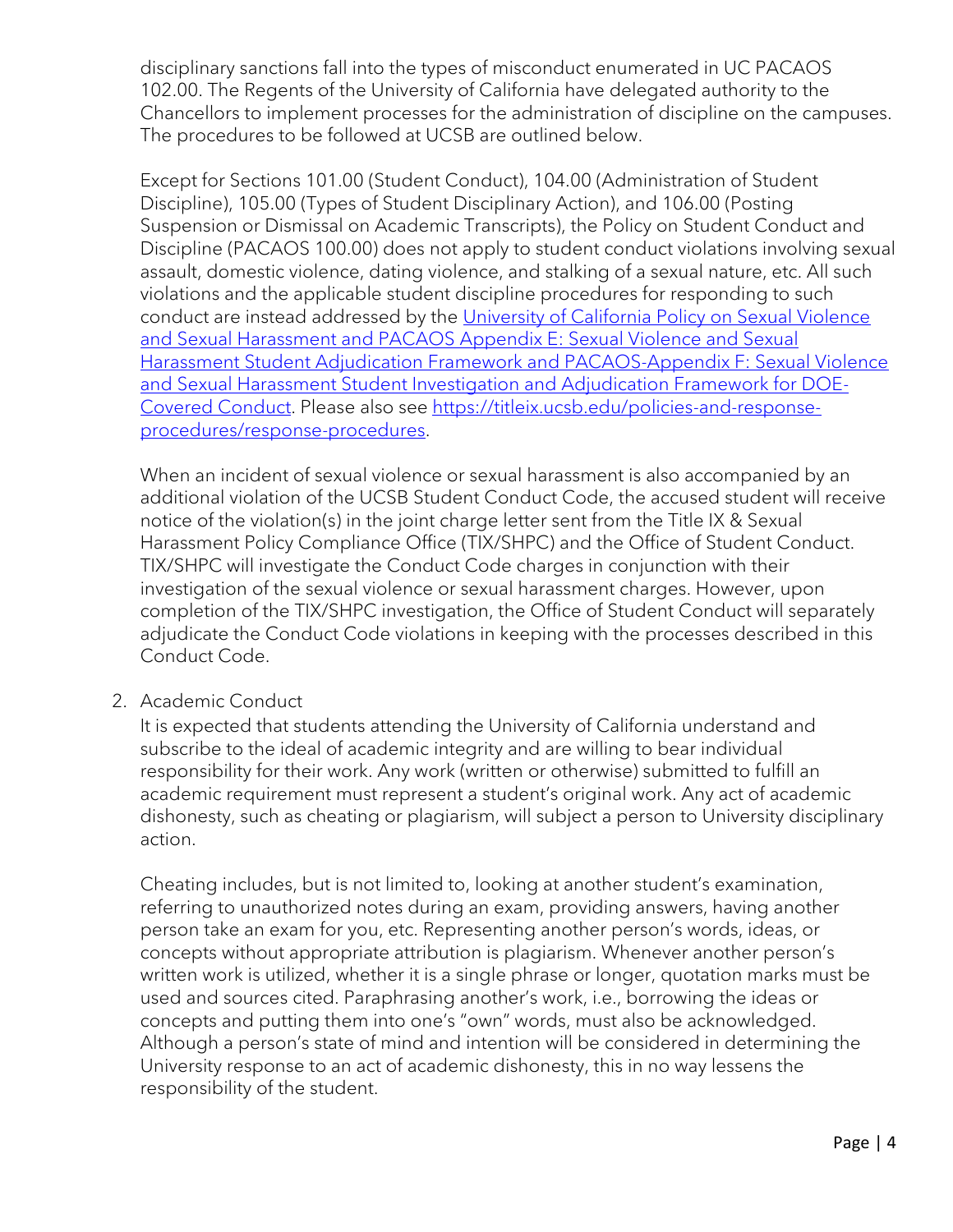- 3. Extension of University Jurisdiction
	- a. Privately-operated Residence Halls

The University reserves the right to exercise jurisdiction over student conduct that violates campus regulations and occurs in privately operated off-campus residence halls. Jurisdiction will extend only to privately operated residence halls that request to have University jurisdiction apply to UCSB students living in their building(s). Students must be advised at the time they enter into their housing contracts of any such University jurisdiction. To qualify for jurisdiction, residence halls must have in place policies and an internal judicial structure that parallel closely the current policies and judicial structure of University-owned, on-campus housing.

The Vice Chancellor for Student Affairs, in consultation with the Associate Vice Chancellor of Housing, Dining & Auxiliary Enterprises, will determine which offcampus entities seeking to be included in campus jurisdiction qualify based on the above criteria. The status of these residence halls will be reviewed by the Vice Chancellor for Student Affairs and Associate Vice Chancellor of Housing, Dining & Auxiliary Enterprises every four years, or more frequently if needed, to assess their adherence to the criteria for inclusion in jurisdiction; jurisdiction may be revoked at any time.

b. Other Areas of University Jurisdiction

In addition to privately-operated residence halls, the University may exercise jurisdiction over student conduct that occurs off University property that would violate student conduct and discipline policies or regulations if the conduct occurred on campus. In considering whether to exercise off-campus jurisdiction in an individual case, the following may be considered: the seriousness of the alleged misconduct, whether a crime has been reported to the criminal authorities, the risk of future harm involved, whether the off-campus conduct is part of a series of actions that occurred both on and off campus, and the ability of the University to gather evidence including the testimony of witnesses. Any extension of jurisdiction will be reviewed by the Director of the Office of Student Conduct, the Associate Dean to which the Office of Student Conduct reports, and the Vice Chancellor for Student Affairs. The Director of the Office of Student Conduct will provide on a quarterly basis a report to the Student-Faculty Conduct Committee on the number and types of cases in which extension of jurisdiction was imposed.

Campus regulations applying to off-campus behavior include: Section 102.08 (physical abuse, threats of violence, arson-related offenses, or any conduct that threatens the health or safety of any persons), Section 102.09 (harassment), Section 102.10 (stalking), and Section 102.12 (hazing). For a full description, refer to "Violations and Sanctions" in this chapter.

As described in the [UC Policy for Sexual Violence and Sexual Harassment,](http://policy.ucop.edu/doc/4000385/SHSV) the University also maintains extension of jurisdiction for any act of sexual harassment (including sex-based conduct) or sexual violence allegedly perpetrated by a UC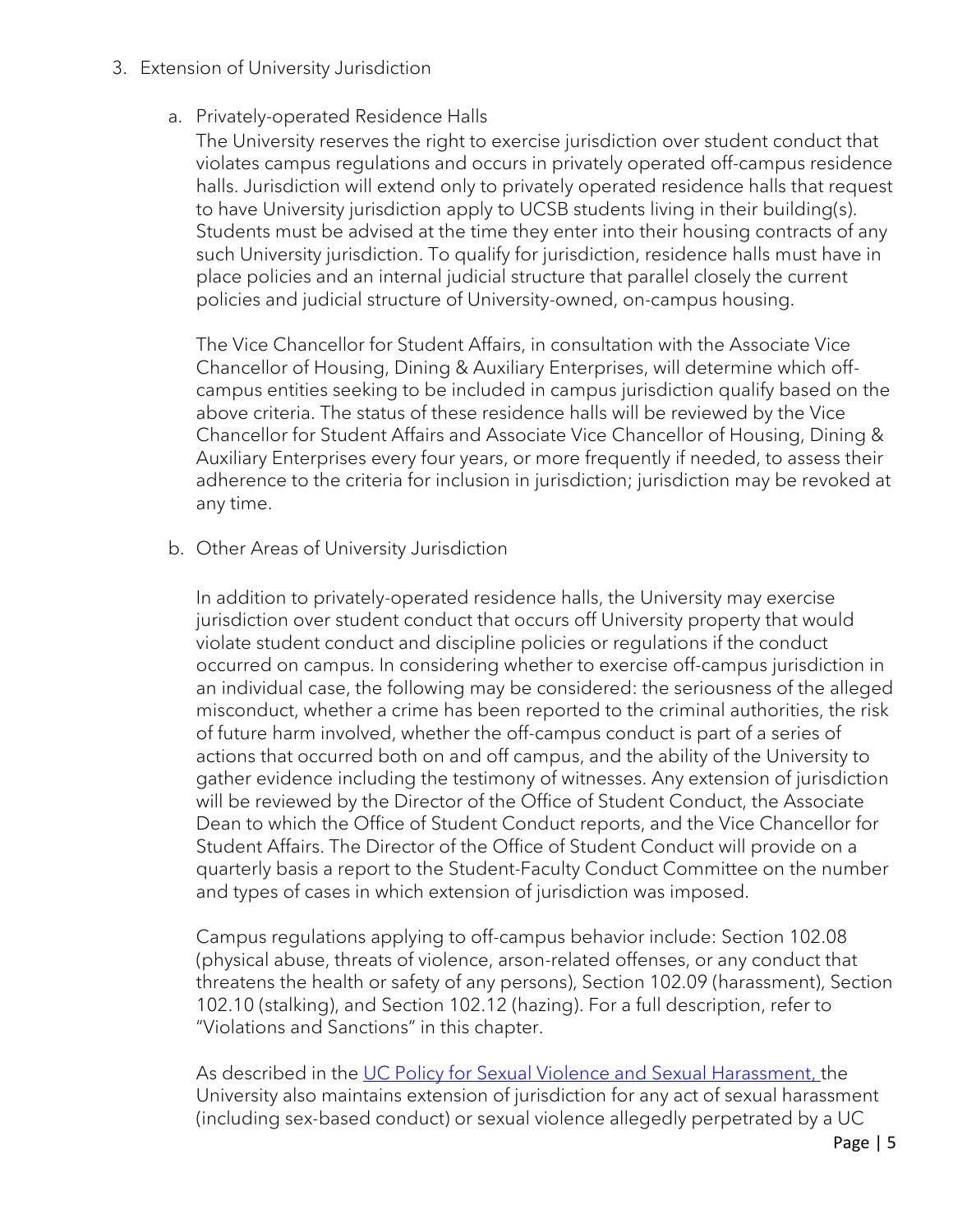student on University property; in connection with University employment or in the context of a University employment or education program, or activity (including, for example, University-sponsored study abroad, research, on-line courses, health services, or internship programs); or off University property and outside the context of a University employment or education program, or activity, but has continuing adverse effects on—or creates a hostile environment for students, employees or third parties while on University property or in any University program or activity.

c. Non-matriculated, Pre-College Students

Any person enrolled in at least one course at UCSB who is not an admitted student and who is participating in summer pre-college or other outreach program at UCSB may be held to the UCSB Student Conduct Code. However, rules and regulations governing participation in a pre-college program, provided to participating non-matriculated pre-college students upon acceptance into these programs will prevail unless the case is referred to the Office of Student Conduct by the governing office.

4. Responsible Action Protocol for Individual Students

Similar to California Good Samaritan laws, in situations in which student bystanders call for help in a medical-, alcohol-, or drug-related emergency, the University's disciplinary response for alcohol and drug violations either for the bystanders or the student(s) needing assistance, shall, barring exceptional circumstances (e.g. sexual or interpersonal violence, threats to the life of another student, or risk for severe bodily injury, etc.), only consist of educational meetings and/or programs (e.g. referral to the Alcohol & Drug Program for an educational group, fire safety seminar, etc.). Other disciplinary sanctions will not normally be considered or assigned. Housing, Dining & Auxiliary Enterprises reserves the right to consider, on a case-by-case basis, any and all incidents of medical response in making an overall assessment of a student's situation.

## B. Student Rights: Procedural Due Process

Students who are subject to University discipline shall be afforded procedural due process. The primary purpose of any University disciplinary proceeding is to determine whether or not an accused student is responsible for a violation of the UCSB Student Conduct Code. Deviations from established procedures shall not invalidate a finding of a hearing body unless the deviation significantly affected the result. It is recognized that University faculty, staff, and students are principally engaged in the business and the pursuit of education, and are not legally trained personnel. As such they should be guided more by principles of fairness and common sense than by formal rules of evidence or procedure.

The Chancellor, or designee, is responsible for determining whether a student accused of violating campus policies or regulations has been treated in a fair and equitable manner and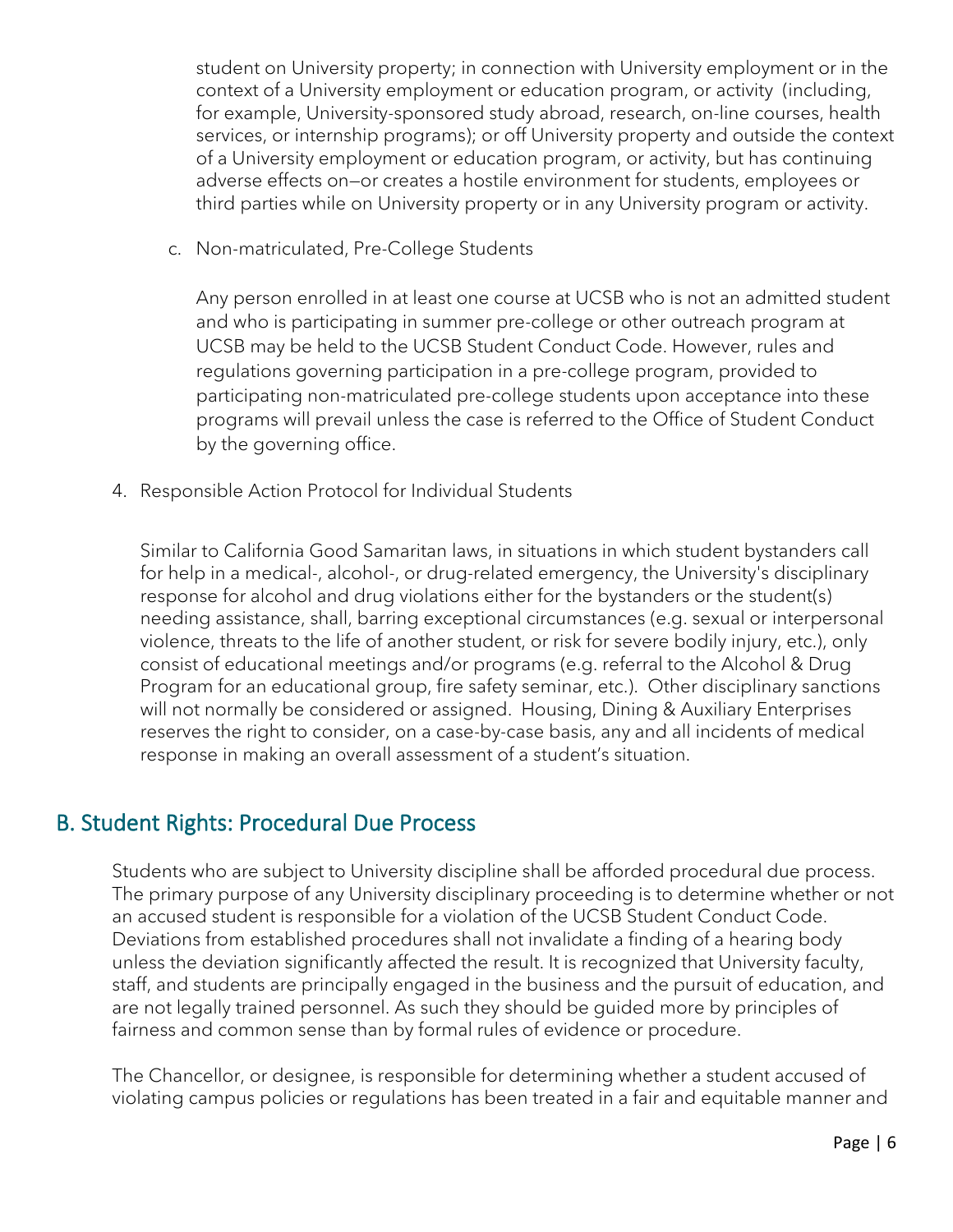whether the fundamental precepts of due process were followed. Through the publication of these regulations, the Chancellor has established procedures that are appropriate for adjudicating charges against students while providing a full range of sanctions to ensure appropriate options in response to each case.

Through the publishing of the below Student Conduct and Discipline processes, UC Santa Barbara complies with [UC PACAOS 103.11,](https://policy.ucop.edu/doc/2710530/PACAOS-100) which states:

"When a formal hearing is deemed to be appropriate for fact finding, campus implementing regulations shall provide the following minimum procedural standards to assure the accused student a fair hearing:

- a. Written notice, including a brief statement of the factual basis of the charges, the University policies or campus regulations allegedly violated, and the time and place of the hearing, within a reasonable time before the hearing;
- b. The opportunity for a prompt and fair hearing where the University shall bear the burden of proof, and at which the student shall have the opportunity to present documents and witnesses and to confront and cross-examine witnesses presented by the University; no inference shall be drawn from the silence of the accused;
- c. A record of the hearing; an expeditious written decision based upon the preponderance of evidence, that shall be accompanied by a written summary of the findings of fact; and
- d. An appeals process."

When a formal investigation is deemed appropriate for cases involving reports of Sexual Violence, Sexual Harassment or other prohibited conduct by the UC Policy on Sexual Violence and Sexual Harassment, campuses shall implement the procedures set forth in PACAOS Appendix E: Sexual Violence and Sexual Harassment Student Adjudication Framework or Interim PACAOS Appendix F: Sexual Violence and Sexual Harassment Student Investigation and Adjudication Framework for DOE-Covered Conduct. [\(UC PACAOS 103.12\)](https://policy.ucop.edu/doc/2710530/PACAOS-100)

## C. Where to Report Violations

A. Theft, vandalism, assault and any other offenses believed to constitute a crime may be reported directly to the campus police department or to the Office of Student Conduct. Any situation of this type that occurs in University housing may also be reported to Residential and Community Living. Such violations may lead to criminal prosecution, student disciplinary processes, or both. Such violations may be heard by the Student-Faculty Committee on Student Conduct or the Residential Hearing Board, Hearing Officers, or administratively, as outlined in this chapter. (Note: In cases where criminal prosecution is involved, the campus investigatory process may be deferred until it would no longer interfere with the criminal justice process. However, student conduct cases will not be delayed indefinitely for the results of a criminal justice process. In instances when the health and safety of the individual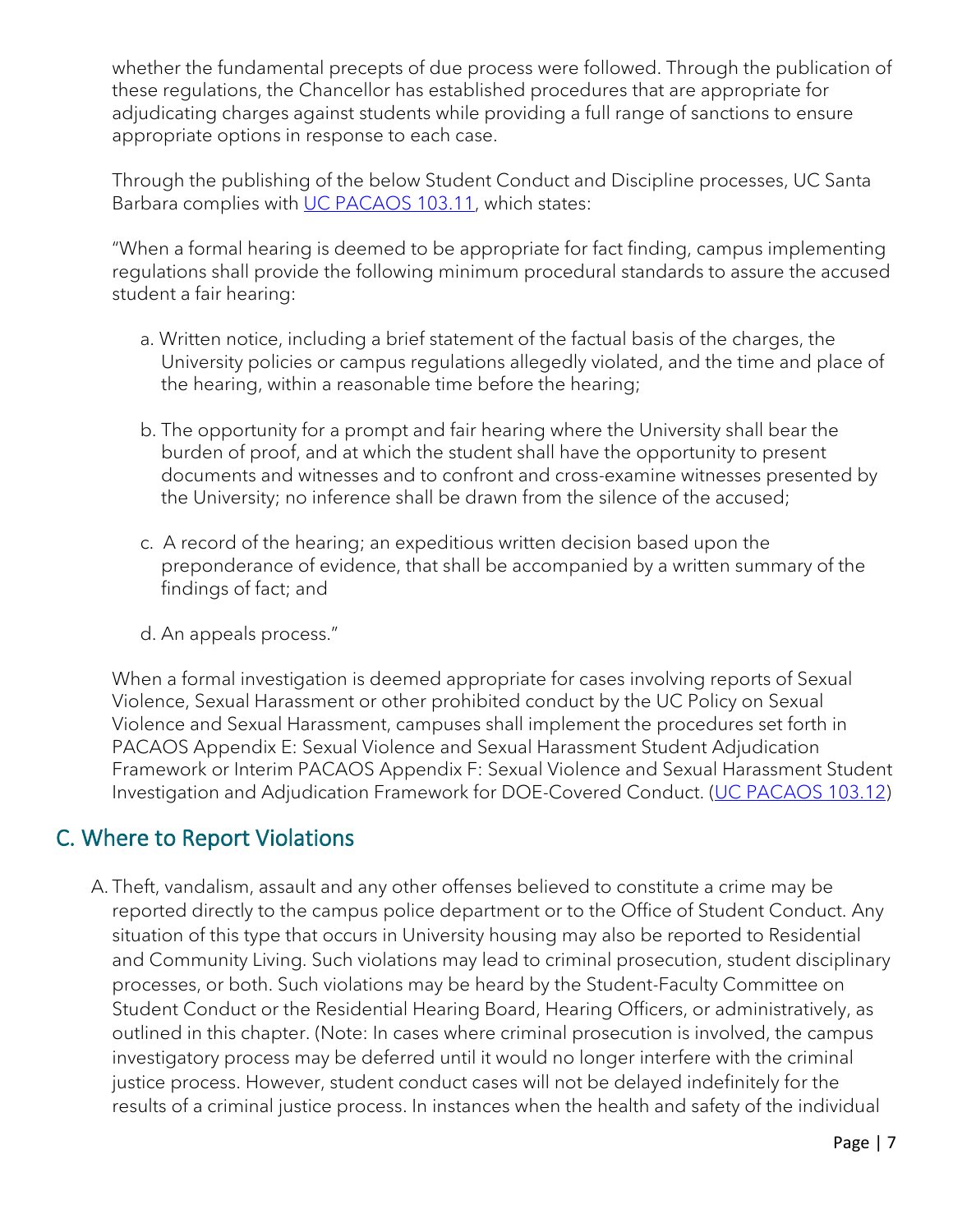or members of the University community are involved, the campus disciplinary process will be implemented immediately upon notification of the charges.)

- B. Violations of sexual harassment (including sex-based conduct), sexual violence, or relationship violence on or off campus may be reported by the survivor if they so choose for criminal prosecution or confidential reporting to the appropriate law enforcement agency and/or to the Office of Title IX and Sexual Harassment Policy Compliance. "Responsible employees" of the University must promptly report any knowledge of sexual harassment, sexual violence, or relationship violence involving a UCSB student to the Office of Title IX and Sexual Harassment Policy Compliance. Confidential support resources are available to anyone impacted by sexual violence or sexual harassment. For more information, please visit: https://titleix.ucsb.edu.
- C.Violations of regulations concerning the time, place, and manner of the use of University grounds, buildings, or other facilities by individuals and campus groups may be reported to the Office of Student Conduct, which may refer the case to the Student-Faculty Committee on Student Conduct or to Student Engagement and Leadership.
- D.Violations of campus regulations within University housing as well as violations of conditions in the housing contract shall be reported to Residential and Community Living.
- E. All other alleged violations of University regulations including cheating, plagiarism, or other clearly inappropriate behavior by a student should be reported to the Office of Student Conduct for investigation and determination of further action.

## D. Disciplinary Hearing Bodies

- 1. Student-Faculty Committee on Student Conduct (SFCC)
	- a. Jurisdiction: The Student-Faculty Committee on Student Conduct shall be responsible for hearing cases arising out of acts of individual student misconduct as outlined in UC PACAOS 102.00, and of the general conduct provisions applying to students and campus organizations outlined in all pertinent chapters of these regulations. Acts of sexual/interpersonal violence and sexual harassment are covered in the UC Policy on Sexual Violence and Sexual Harassment and handled according to that policy and procedures, and not by the SFCC.
	- b. Membership
		- (1) Four faculty members appointed annually by the Chancellor or designee. These members shall normally serve consecutively for no less than two, and no more than four years.
		- (2) Five students, three undergraduates and two graduate students, appointed by the Chancellor or designee. These students shall normally serve consecutively for a minimum of two and a maximum of four years. If appointed as an undergraduate member, a student will not automatically continue as a graduate student.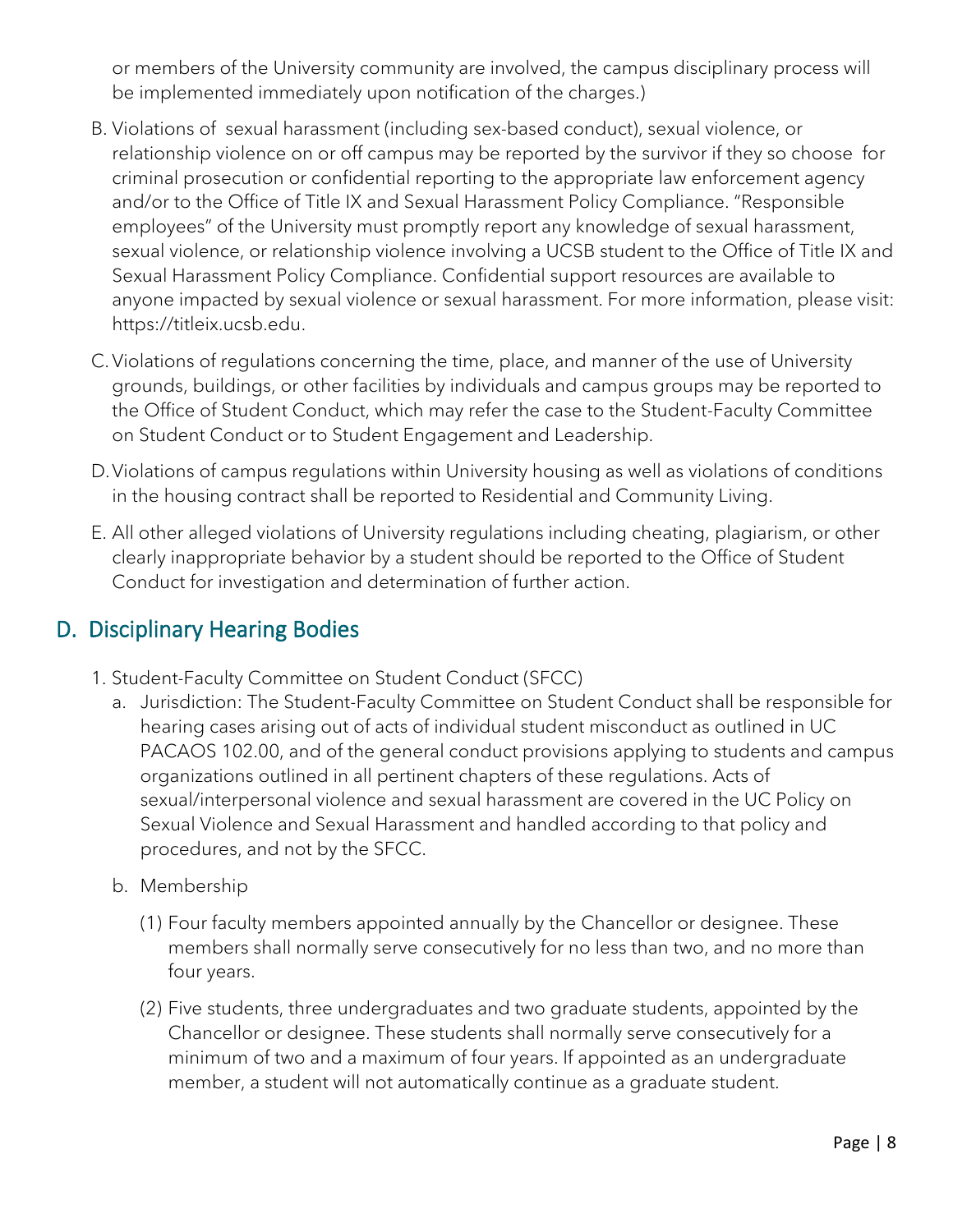- (3) The Chancellor or designee shall annually appoint one faculty member of the committee to act as the committee chair. The Chair of the Committee shall be a faculty member. This person will preside at all committee meetings and will rule on all questions of order and procedure, although their rulings are subject to appeal. If appealed, a majority vote of the committee members present may override the chair's decision. In the absence of the chair, the longest-standing faculty member of the committee shall serve as acting chair.
- (4) Staff to the Committee: the Assistant Dean and Director of the Office of Student Conduct, or other staff from the Office of Student Conduct, will serve as staff to the committee. In this capacity they will schedule hearings, provide appropriate evidentiary materials, ensure that all involved have been notified of the hearing, ensure that necessary recording equipment is in place and operating, read the charges, and summarize the relevant information for the record as the first step in the hearing process.
- c. Quorum: A quorum shall consist of two faculty members and two students, unless the accused agrees to proceed without a quorum.
- d. Procedures
	- (1) Review of Charges

The investigation of all alleged violations of University policies will be coordinated by the Director or other staff from the Office of Student Conduct who will determine the disposition of these matters. The review of the charges will consist of the following:

- (a) Interviews with the reporting party, witnesses, and the person alleged to have violated a regulation or standard of conduct. When the person alleged to have violated a regulation or standard of conduct is interviewed, they will be informed of the nature of the allegation, the campus regulation or University policy allegedly violated, their rights, and the procedures to be followed.
- (b) In cases where a student accepts responsibility for the violation(s), the facts of the case are undisputed, and the sanction would be no more than ten quarters of suspension, the student may request waiving the right to a formal hearing and submit for disposition their case to the appropriate official in the Office of Student Conduct (e.g., the Director, Associate or Assistant Director, or Conduct Officer). The Director in charge of conduct matters may refuse the request if they feel a formal hearing is in the best interests of all parties concerned. If the hearing is waived, resolution of the case shall include sanctions that are consistent with similar cases resolved by a formal hearing before a committee or hearing officer. A waiver of the formal hearing shall not be construed as a waiver of any other rights granted by this document. The accused student, however, may request waiving any of the rights enumerated below regardless of the method of resolution. A student who waives a formal hearing may change their mind and request a hearing at any time up to the imposition of a sanction. Once a sanction has been imposed, there is no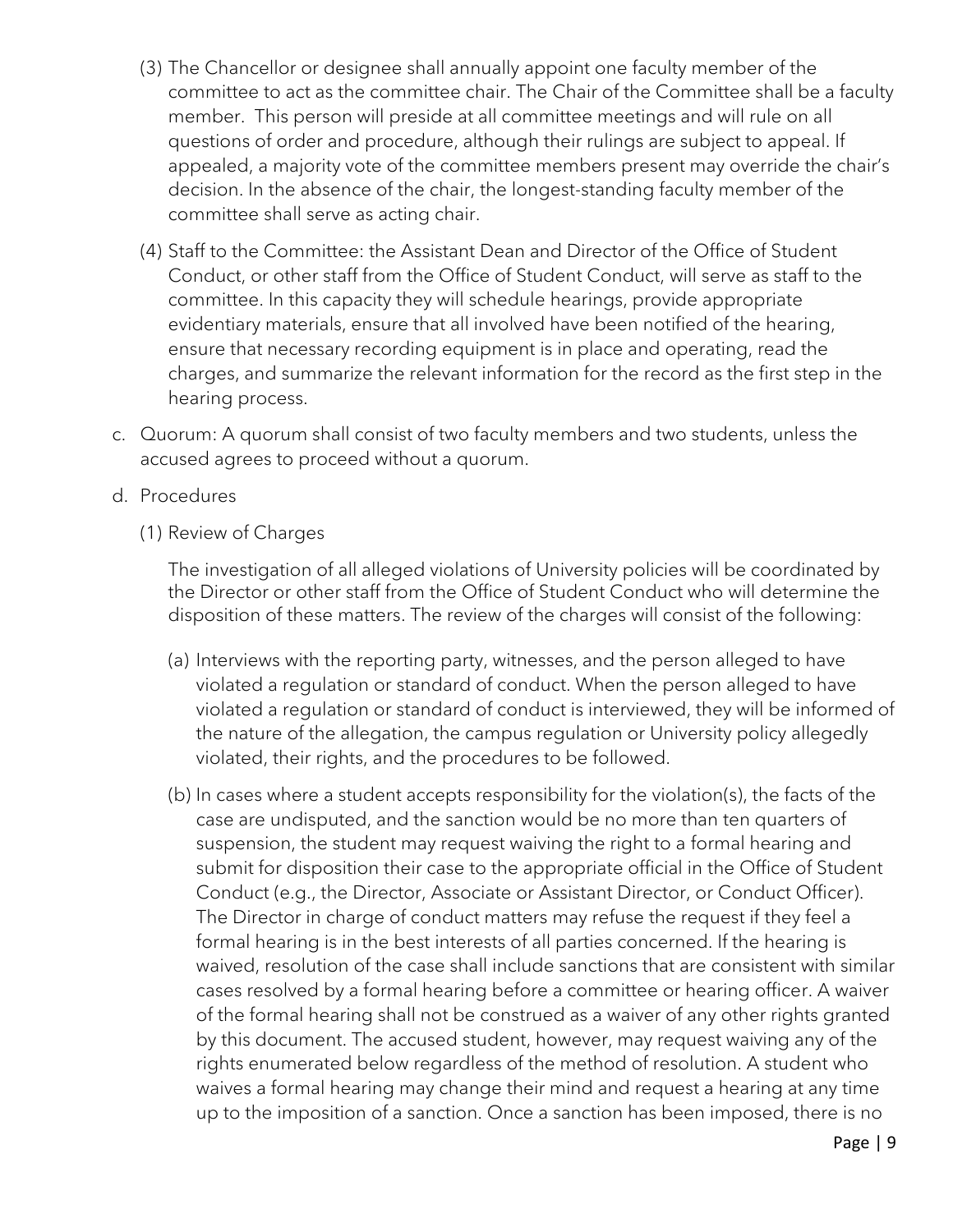further right to a hearing. Additionally, once a sanction is imposed, the sanction cannot be amended unless an appeal is granted by the appropriate appeal authority within the timeframe specified for the right to appeal.

- (c) In those cases reviewed by either a hearing body or officer, the student must be informed in writing of the following at least five days prior to the hearing:
	- (i) The specific charges and a brief statement about the factual basis for the charges, including a listing of campus resources (e.g., Ombuds, Office of Student Advocate, A.S. Legal Counsel, Respondent Services (for sexual violence or sexual harassment violations), etc.);
	- (ii) Time and place of the hearing;
	- (iii) The student's rights at the hearing regarding presenting documents, inviting witnesses, and confronting and questioning any other witnesses present. Questions for witnesses and other parties at the hearing must be posed to the Chair who will pose the question to the appropriate party. No direct crossexamination is allowed. Furthermore, the Chair reserves the right to reject repetitive or irrelevant questions and to minimally rephrase questions as required for the orderly operation of the hearing process.

#### (2) Hearing Process

Formal hearings may be conducted by a committee or by a hearing officer. The Office of Student Conduct will make the determination, considering the student's preference, regarding the method to be used in each specific case. In cases where the student disputes the charges or specifically requests a committee, the committee will be considered the preferred body for the hearing, unless circumstances (such as when the Student-Faculty Committee on Student Conduct is not in session) preclude a timely hearing. The procedures for both types of hearing shall be conducted as described below, and all references to a committee or hearing body shall be construed to also apply to a hearing officer.

Student conduct hearings are closed to the public.

Whether or not a hearing is conducted or charges are brought, the campus may provide written notice to a student that their alleged behavior may have violated University policy or campus regulations and that, if repeated, such behavior will be subject to the disciplinary process. Evidence of the prior alleged behavior as detailed on the written notice may be introduced in a subsequent disciplinary action in order to enhance the sanction. (UC PACAOS 104.80)

The rights and responsibilities of the student, the witnesses, the Office of Student Conduct or an appropriate designated University official, and the hearing body are delineated below and must be followed in all cases.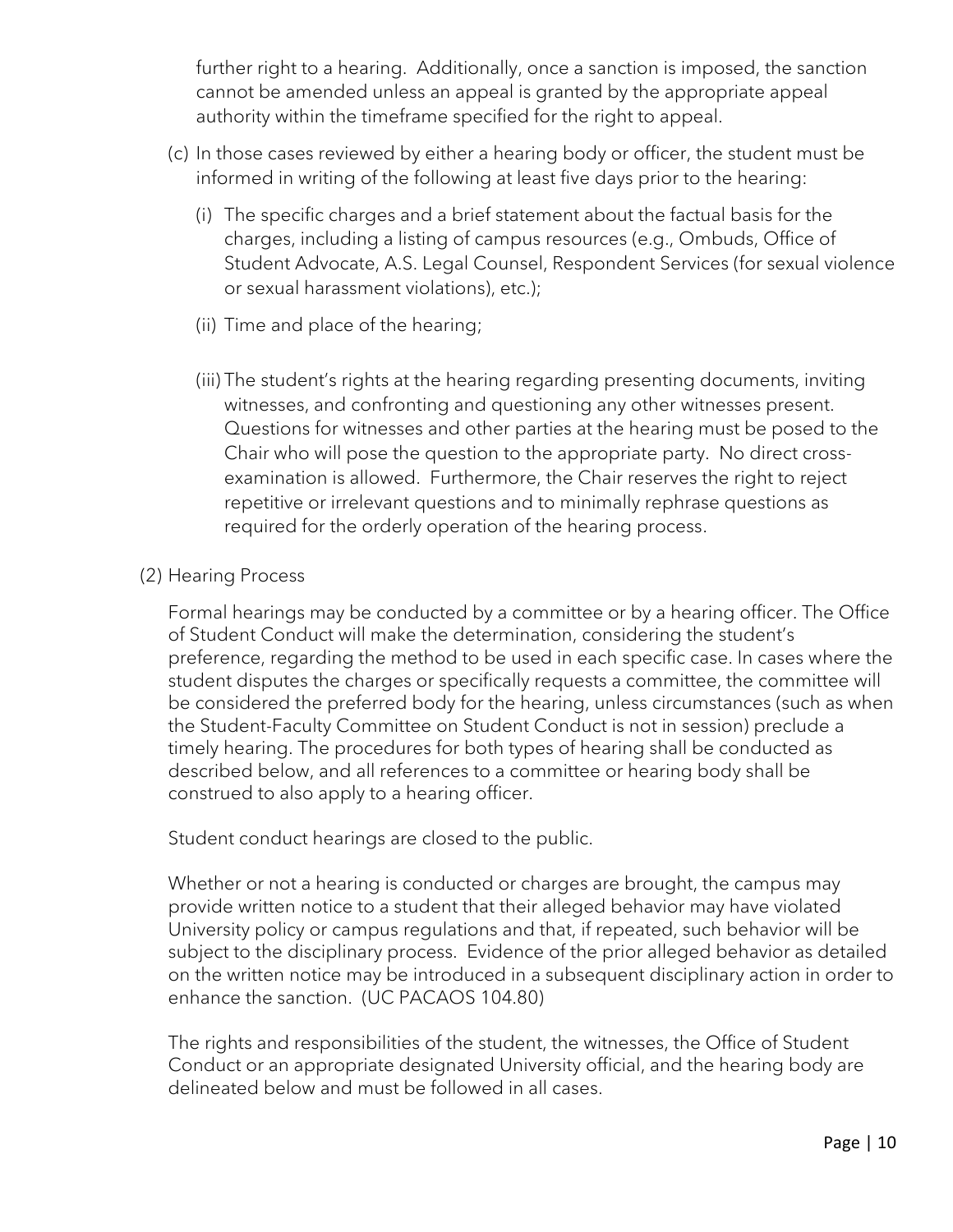- (a) The Student:
	- (i) Shall be served with a written notice of the specific charges, the time and place of the hearing, and a reference to the website containing the procedures that will govern the hearing at least five calendar days prior to the hearing. By written request a student may elect to waive the five-day notification period and to request that the hearing be held at an earlier date. Service of the notice may be made by U.S. mail, e-mail, or in person.
	- (ii) May be accompanied by an advisor or an attorney, if the student so chooses. The Office of Student Conduct must be notified that an advisor or attorney will be present at least three working days prior to the hearing. The University reserves the right to postpone the hearing for a reasonable period of time to allow consultation with University General Counsel. Students are to represent themselves. The role of the attorney or advisor is therefore limited to assistance and support of the student in making their own case. Students may not select an advisor or support person who was also in some way involved in the incident as either a witness, accused party, committee member, or other involved party, etc.
	- (iii) Shall be entitled to be present throughout the hearing while evidence is being presented and may remain until the committee or hearing officer begins deliberations. If the student does not attend the hearing or voluntarily leaves during the hearing, the case may be heard in their absence.
	- (iv) Shall have the right to produce witnesses and evidence pertaining to the alleged violations.
	- (v) Shall have the right to confront and question all witnesses through the process explained at the hearing.
	- (vi) Shall not be required to give self-incriminating evidence. The student's failure to respond on these grounds shall not be used to draw an inference of responsibility.
	- (vii) Shall not make arguments concerning or produce witnesses or evidence having to do with the legality or constitutionality of the University-wide policies and regulations at any time during the hearing process. These arguments must be directed to the UC General Counsel or to the civil courts.
	- (viii) Shall not be present during deliberations.
- (b) Witnesses:
	- (i) May exercise the privilege against self-incrimination.
	- (ii) Shall restrict testimony to that relevant to the charges specified in the written notice and shall not make arguments about the constitutionality or legality of the University-wide policies or campus regulations.
	- (iii) May be asked to remain for the entire hearing to be available to answer questions as they arise.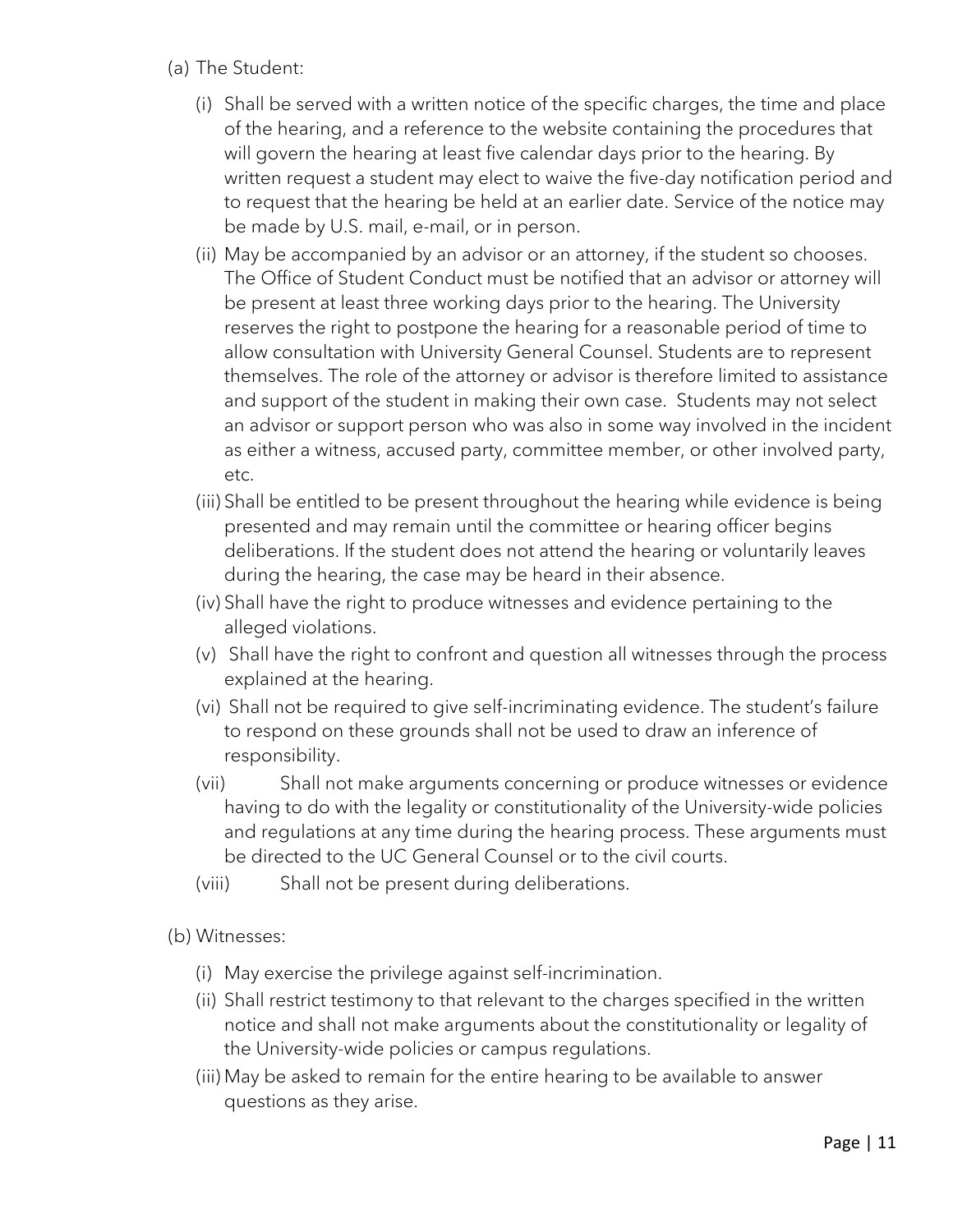- (iv) Shall not be present during deliberations.
- (v) Faculty members or other members of the University community who initiate charges of misconduct and who also serve as witnesses shall be entitled to be present while evidence is being presented and remain until the committee or hearing officer begins deliberations.
- (c) The Office of Student Conduct, or other appropriate designated University officials, and/or University General Counsel (in cases in which the student is advised by a legal advisor) shall:
	- (i) Coordinate the appearance of witnesses and all evidence relevant to the charges.
	- (ii) Be entitled to be present during the entire hearing and during deliberations.
	- (iii) Monitor the process to ensure the maintenance of procedural due process.
	- (iv) Keep summary minutes of the hearing and shall audio-record the proceedings. At their own expense, the student may obtain the services of a stenographic reporter. No person other than an appropriate University official or member of the hearing body may audio-record the hearing.
	- (v) Upon request, minutes of the hearing will be available to the student within seven working days following the hearing. The student may then have the opportunity to submit written comments, which, when submitted prior to the final decision [within fifteen working days following the hearing], will be considered and incorporated as part of the record. This is not the appeal; see (f) Appeals below.
- (d) The Hearing Body:
	- (i) Shall not consist of any members having prior knowledge of or involvement in the case that might bias their judgment. In cases in which more than one student is involved, the Office of Student Conduct, in consultation with the Student-Faculty Committee on Student Conduct, may determine that the student cases will be heard together in one hearing, in which case, the Committee shall reach its conclusions using the totality of the evidence. If the cases are heard separately, the Committee shall only consider what is presented in each individual student's hearing.
	- (ii) Shall ensure, through the chair, that discussion is restricted to the issue defined in the written notice of the charges of alleged misconduct. Members may entertain the discussion of second-hand information if it corroborates other testimony or establishes a pattern of behavior. Second-hand information may not be used as the sole basis for a finding of responsibility.
	- (iii) May produce witnesses and evidence at the hearing and may question any witness produced by the student or by the Office of Student Conduct.
	- (iv) Shall receive verbal and documentary evidence of the kind on which reasonable persons are accustomed to rely in serious matters and may exclude irrelevant or unduly repetitious evidence.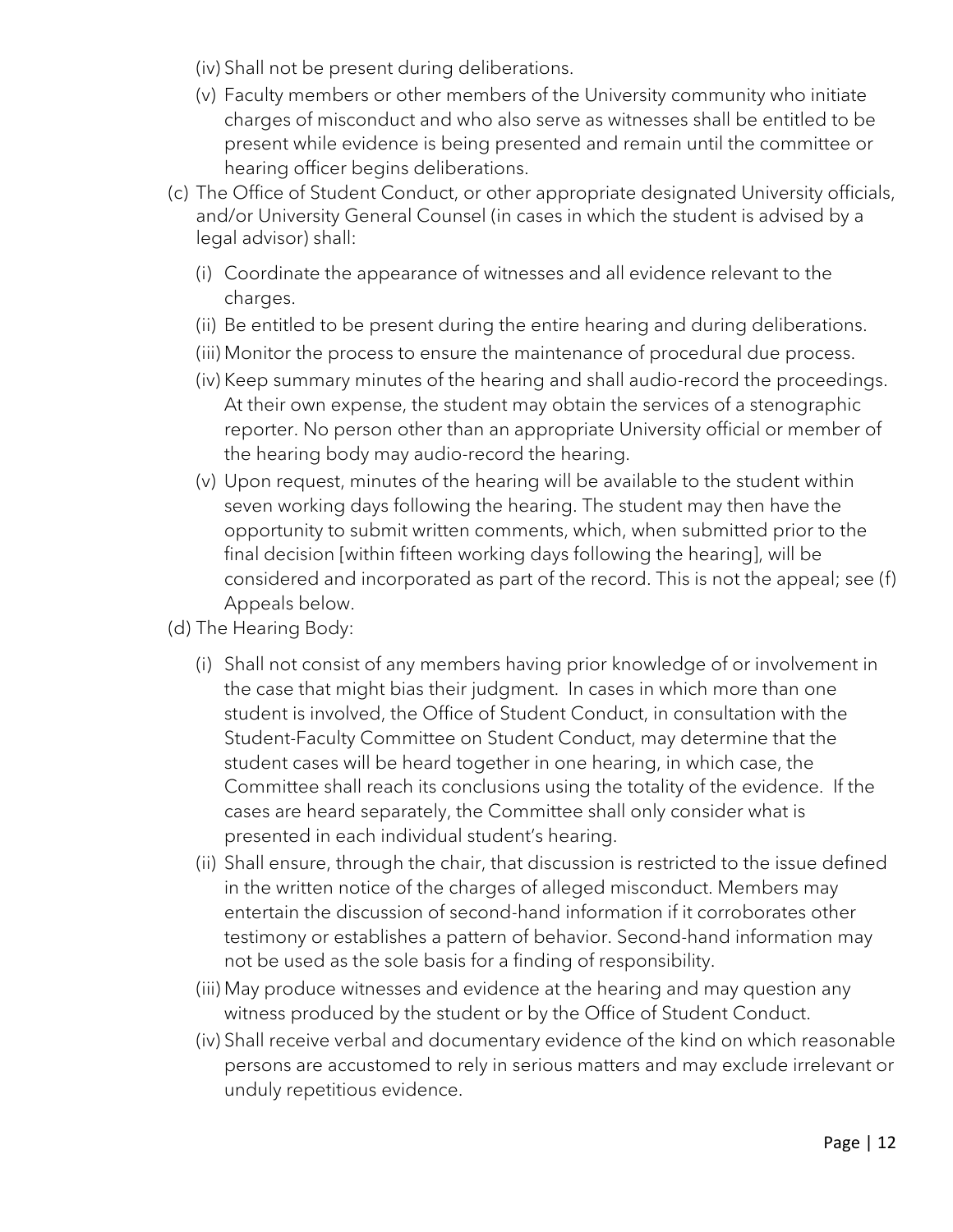- (v) Shall deliberate in closed session with only appropriate University staff present and shall base its findings upon the preponderance of the evidence.
- (vi) Shall make all decisions by majority vote.
- (vii) Shall submit its findings and recommendations within five working days following the conclusion of the hearing to the Director of the Office of Student Conduct or Vice Chancellor for Student Affairs, as appropriate, with a copy to the student. This report shall set forth its findings with regard to each of the charges separately as well as include its recommendation for disposition of the case. Findings of violations of University policies or campus regulations shall reflect a preponderance of the evidence produced at the hearing.
- (e) Decisions

The student shall be e-mailed a written notice within five working days following the hearing informing them of any recommendations made as a result of hearing body deliberations, including recommended sanctions, if applicable. Letters of sanction, if applicable, will be e-mailed to the student within fifteen working days following the hearing. The decision and implementation of such sanctions shall be the responsibility of the following University officials:

- (i) The decision regarding all University sanctions other than suspension, dismissal, or sanctions that affect the contract status of the student in University housing will be made by the Director of the Office of Student Conduct.
- (ii) The decision regarding sanctions that affect the contract status or presence of a student in the residential community will be made by the Associate Vice Chancellor of Housing, Dining & Auxiliary Enterprises, or designee.
- (iii) The decision regarding a recommendation to suspend or dismiss rests with the Vice Chancellor for Student Affairs.

The decision maker may, at their discretion, accept, reject, or modify the recommended outcome and sanctions made by the hearing body, or refer the case back to the hearing body for further deliberation prior to making a final decision.

- (f) Appeals
	- (i) Appeals must be made in writing and must be submitted within ten working days of the date appearing on the notification of the imposition of sanction(s) emailed to the student.
	- (ii) The student may request an opportunity to study the minutes of the hearing body before submitting an appeal.
	- (iii) The student's appeal may request that the sanctions be reduced or eliminated or that the case be referred back to a committee for further hearing. Any such appeal must specify in detail one or more of the following alleged conditions:
		- (a) Lack of substantial bases of fact to support the sanction (invoked or proposed)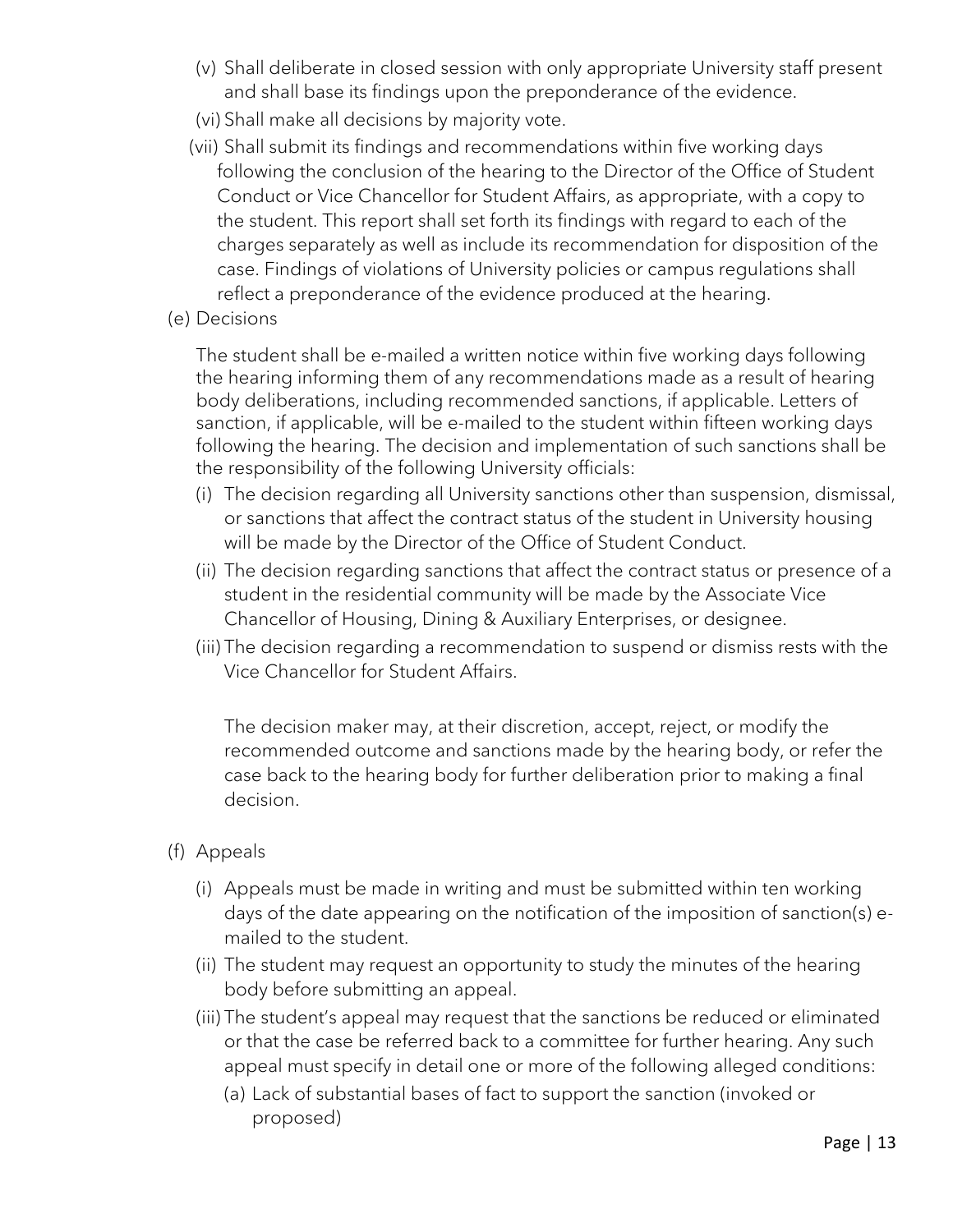- (b) Incongruity of the sanction with the offense
- (c) Unfairness in the proceedings
- (d) Newly discovered important evidence not known at the time of the hearing.
- (iv) In all disciplinary cases there shall be only one appropriate level of appeal.
	- (a) Disciplinary action taken by the Director of the Office of Student Conduct or the Associate Vice Chancellor of Housing, Dining & Auxiliary Enterprises (or designee), may be appealed only to the Vice Chancellor for Student Affairs.
	- (b) Disciplinary action taken by the Vice Chancellor for Student Affairs may be appealed only to the Chancellor.
- (v) Appeal Review

The Vice Chancellor for Student Affairs, or Chancellor, depending on who is the appropriate appeal point, will make the final determination as to the outcome of the appeal. Only written materials pertaining to the case, including any additional written material supplied by the respondent, will be reviewed. Using the four criteria established for the consideration of appeals, the Vice Chancellor or Chancellor will determine whether:

- (a) The finding and recommended sanction of the original hearing body should be upheld;
- (b) The finding of the original hearing body should be upheld but the sanction reduced or eliminated;
- (c) The case should be referred back to the original body or to a different body for further hearing;
- (d) The case should be dropped and the charges dismissed.

It is expected that appeals will be considered and final decisions made within fifteen working days following receipt of the student's written request. The Office of Student Conduct will determine whether the sanction should be implemented immediately or deferred pending the outcome of an appeal.

2. Residential Hearing Board/Hearing Officers

The Residential and Community Living Student Conduct Office includes the Assistant Dean of Student Conduct, Student Conduct Manager, and Conduct Officers. Violations of University Housing policies may be adjudicated in the following manner.

- a. The Residential Review Boards/Hearing Officers shall hear all cases (have original jurisdiction) arising from violations of Section 102.07 (all policies, rules and regulations contained in Housing contracts, etc.)
- b. Cases that involve violations of Section 102.07 and another section in the 102.00 series and are serious enough to invoke a penalty of suspension or dismissal from the University shall be referred to the Office of Student Conduct for possible adjudication.
- c. Procedures: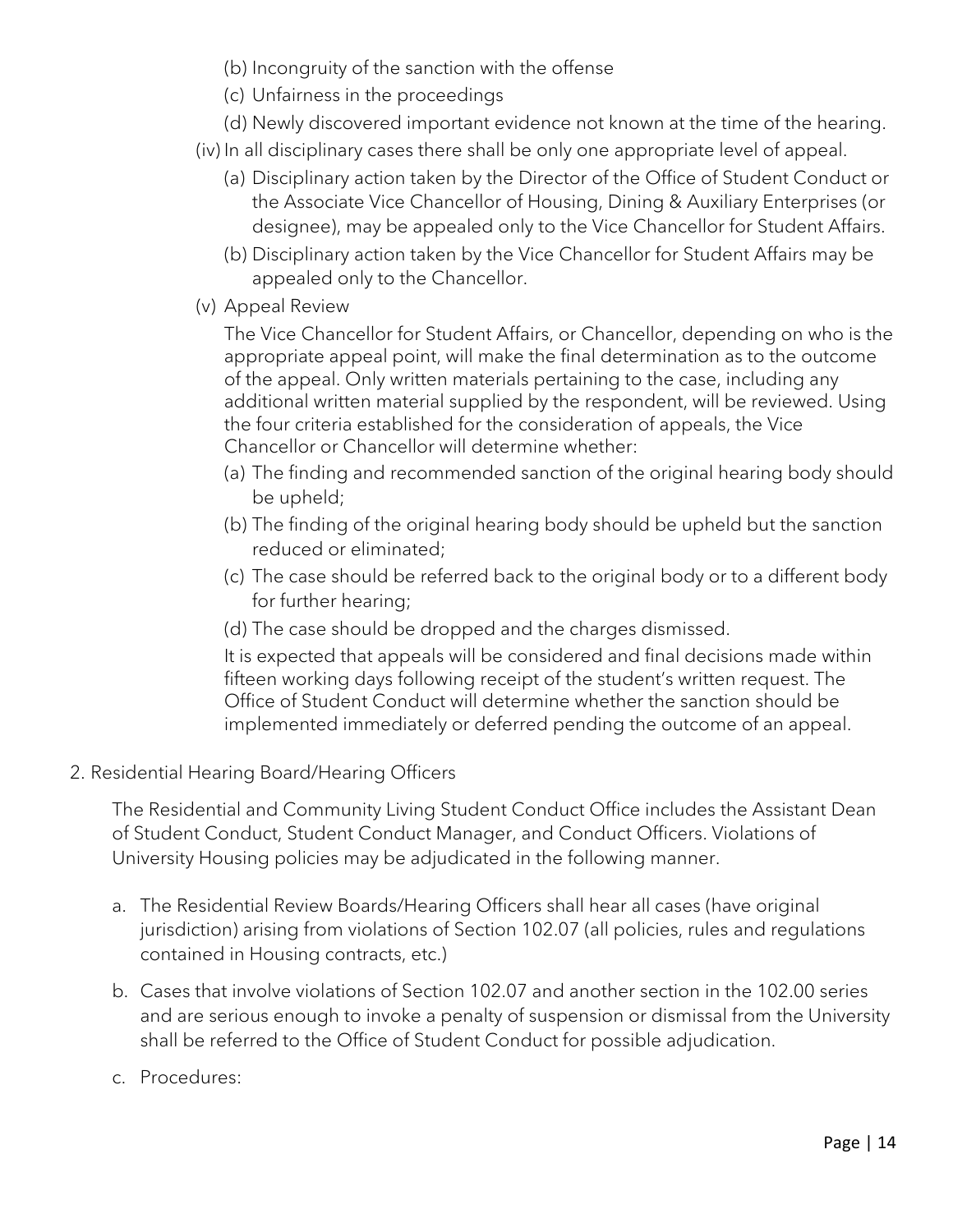- (1) The rights and responsibilities of the student, their advisor, the provision for and restrictions on witnesses, and the decision and appeal processes for the Residential Review Boards/Hearing Officers are identical to those enumerated in "Hearing Process" above with the following exception: Associate Vice Chancellor of Housing, Dining & Auxiliary Enterprises (or designee), may take immediate administrative action in cases where a student is determined to present an immediate and serious disruption to the residential community before a formal hearing can be scheduled. Unlike the provision for interim suspension (Section 105.08), this process is limited to immediate action on housing contracts, relocation to other living arrangements, and limiting access to residential facilities. The Vice Chancellor for Student Affairs shall review all interim actions within 24 hours. There is no appeal of an immediate action; if required, a hearing will be conducted in a timely fashion. If a student is found to have been unjustifiably subjected to an immediate action, the University is committed to a policy whereby that student shall not be disadvantaged in employment or housing status.
- (2) Any proposed changes to policies contained in the Housing contract must be approved by the Associate Vice Chancellor of Housing, Dining & Auxiliary Enterprises.
- 3. Admissions Review Committees

The committees will review cases where currently enrolled students (graduates and undergraduates) are found to have omitted or falsified information on their application for admission, and/or failed to meet conditions of admission. (Prospective students who have committed any of these acts prior to matriculation are subject to cancellation by the Admissions Office or Graduate Division.)

The committee for undergraduate violations will be chaired by the Associate Director of Admissions and include at least one other Admissions staff member and the Director of the Office of Student Conduct, or their designee. The committee for graduate violations will be chaired by the Assistant Dean of the Graduate Division and include the Director of Graduate Admission and Outreach, the Chair or designee of the academic department of the responding student and the Director of the Office of Student Conduct. The student will have the opportunity to present their case to the appropriate committee, which shall decide the course of action. The committee may decide on remedial action, refer the case to the Student-Faculty Committee on Student Conduct for adjudication, or recommend to the Director of Admissions or Graduate Division Dean that the student's admission be revoked. The student shall be notified of the committee's recommendation within three working days of the hearing. If the Director of Admissions or Dean of the Graduate Division revokes admission, s/he shall inform the student within five working days. Undergraduate students may appeal the action of the Director of Admissions to the Vice Chancellor for Student Affairs within five working days. The Vice Chancellor has ten working days to respond to the undergraduate appeal.

Graduate students may appeal the action of the Graduate Dean within five working days by submitting a written request that the Academic Senate's Graduate Council consider an appeal. The appeal can be based only on the existing record. All relevant information will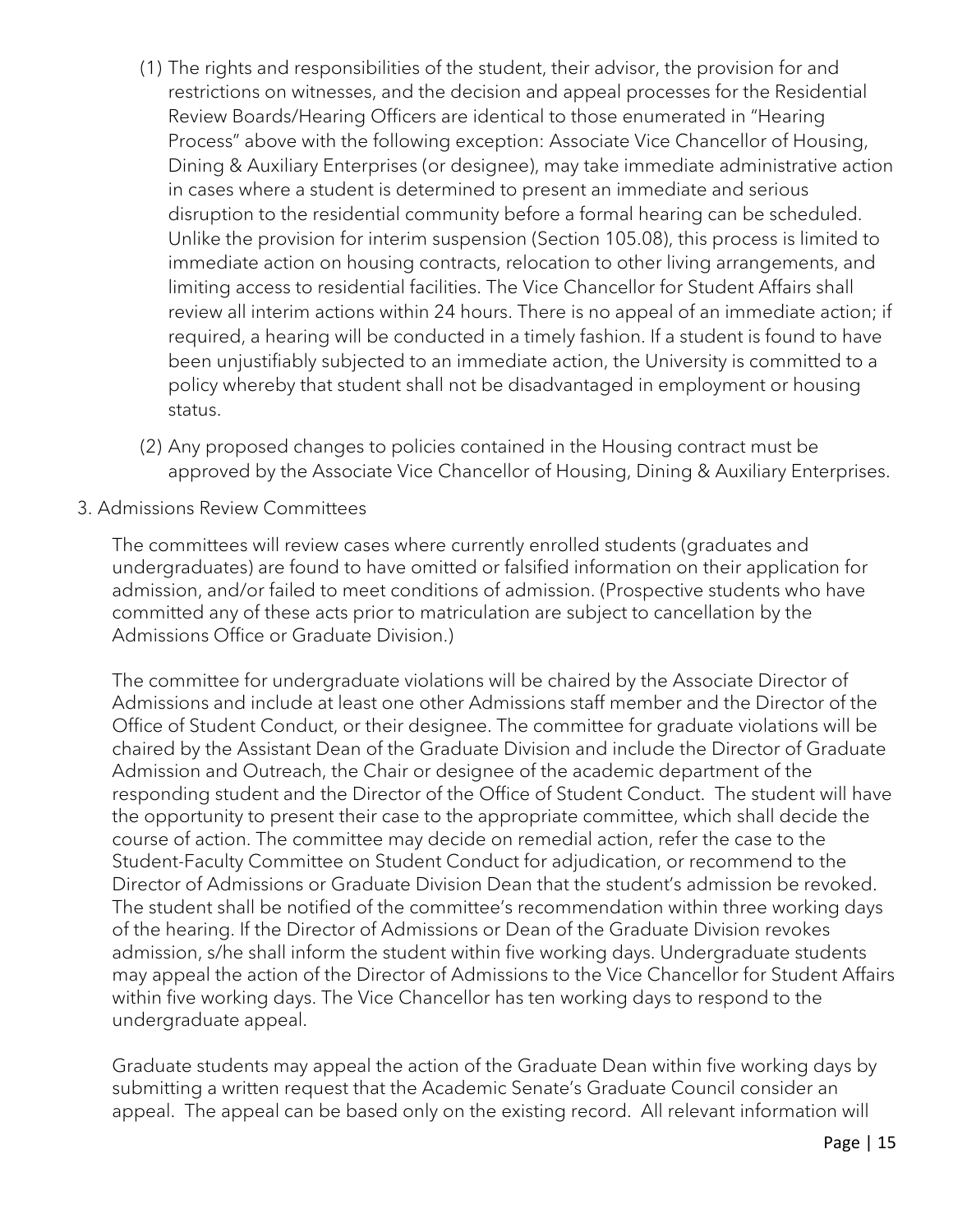be forwarded to the Graduate Council, and the Graduate Dean will inform the student that the appeal has been referred to Graduate Council for further review. Within 60 days of the referral from the Dean, Graduate Council will issue a written recommendation that either the Graduate Dean's decision be overturned or that the Dean's decision should stand. Taking Graduate Council's recommendation into consideration, the Graduate Dean will respond to the student in writing within 7 days, upholding or overturning the revocation of admission.

4. Campus Organization Conduct Board (RCOCB)

The RCOCB will review cases in which a Registered Campus Organization has violated a University policy. See Registered Campus Organization Conduct and Discipline, Chapter VII, for more information.

5. Restorative Justice Conference

The Office of Student Conduct may refer cases to be adjudicated via a Restorative Justice (RJ) Conference. The decision of whether or not to refer a case to Restorative Justice lies with the Office of Student Conduct. RJ is completely voluntary and the student may request to have their matter adjudicated via an administrative hearing process. The student will be provided with RJ Conference procedures before moving forward with the RJ process. The Restorative Justice Agreement generated by the RJ Conference will serve as official university sanctions.

Restorative Justice is only appropriate when a student has taken responsibility for an alleged violation, and may not be appropriate in every case. The Assistant Dean and Director of the Office of Student Conduct, or their designee, has full discretion on whether or not to refer a report or complaint to an RJ process. Students who do not successfully complete an RJ process, or elect to withdraw from the process, will be forwarded through the SFCC adjudication process (see above). For more information on Restorative Justice please visit: [https://studentconduct.sa.ucsb.edu.](https://studentconduct.sa.ucsb.edu/)

## E.Disciplinary Authority of the Faculty

In suspected instances of student conduct violations (behavioral or academic) an instructor may request assistance or an investigation of the matter by the Office of Student Conduct. In academic violations, faculty have discretion in whether to request a letter of admonishment or a formal review by the Student-Faculty Committee on Student Conduct. The response to classroom-related misconduct will be resolved as noted below.

Please refer to [http://studentconduct.sa.ucsb.edu](http://studentconduct.sa.ucsb.edu/) for further information and assistance.

a. Classroom Behavior

After notifying the student of the questionable/offending conduct and giving them the opportunity to respond and/or the opportunity to correct the behavior, an instructor may exclude from class, either temporarily or permanently, any student whose conduct is disruptive toward the instructor or other members of the class. The instructor of record for the class will take the following action.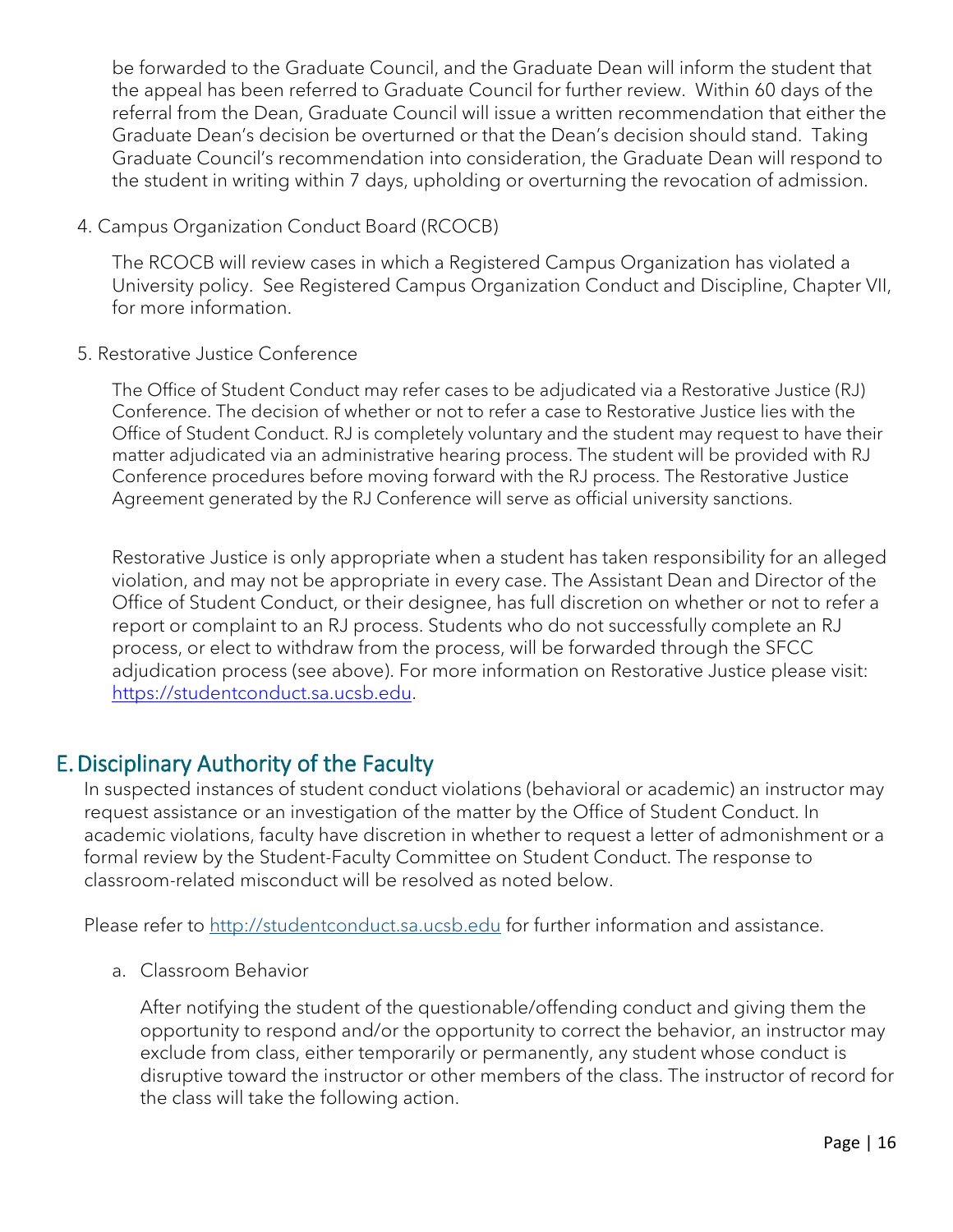An instructor deciding to take disciplinary action shall:

- 1. Provide oral or written notice to the student indicating the reason the student is being disciplined and the possible consequences.
- 2. Notify their department Chair for review of the matter and, in cases where the student is being permanently excluded from the class, inform the appropriate Dean (Dean of Undergraduate Studies in the College of Letters and Science, Dean of Undergraduate Studies in the College of Engineering, Dean of the College of Creative Studies, Dean of the Graduate Division).
- 3. Report on-line the misconduct and disciplinary steps taken to the *Office of Student* [Conduct.](http://studentconduct.sa.ucsb.edu/)
- 4. If the Office of Student Conduct determines that formal University disciplinary action should be taken (in lieu of, or in addition to, exclusion from the class), the instructor will need to provide a description of the incident in sufficient detail to permit the Office to investigate, interview witnesses, and, if necessary, prepare the case for a hearing.
- 2. Academically Related Misconduct

Faculty are guided by the Academic Senate policy on reporting academic misconduct (*[Regulations of the Division 90. Student Academic Integrity](https://senate.ucsb.edu/manual/regulations/Chapter_I/Section_10/)*). In summary, faculty:

- a. Must inform the student(s) of their concern either in writing or in person and provide the student(s) an opportunity to respond.
- b. Shall notify the Office of Student Conduct and recommend any further action or disposition of the case (e.g., letter of reprimand, conduct hearing).
- c. Shall withhold the student's grade until the committee has rendered a decision and the instructor has been notified of the outcome (if a conduct hearing is requested). The instructor shall report the student's grade in the course, after considering the committee's findings.
- 3. Appeal of Faculty-Implemented Discipline

This refers to faculty-implemented discipline that does not result in a formal hearing before the Student-Faculty Committee on Student Conduct (e.g., exclusion from class or letter of admonition for academic misconduct).

The following does not apply to grade appeals. (See "[Regulation 25](http://my.sa.ucsb.edu/catalog/2012-2013/AcademicPoliciesProcedures/ContestedGrades.aspx)" in the *UCSB General Catalog* to appeal grades.)

a. A student may appeal the action taken by the faculty by submitting a written appeal to the department Chair with a copy to the appropriate Dean (Dean of Undergraduate Studies in the College of Letters and Science, Dean of Undergraduate Studies in the College of Engineering, Dean of the College of Creative Studies, Dean of the Graduate Division). The Chair may either make a decision on the appeal or refer the matter to the Student-Faculty Committee on Student Conduct for an advisory opinion. (If the department Chair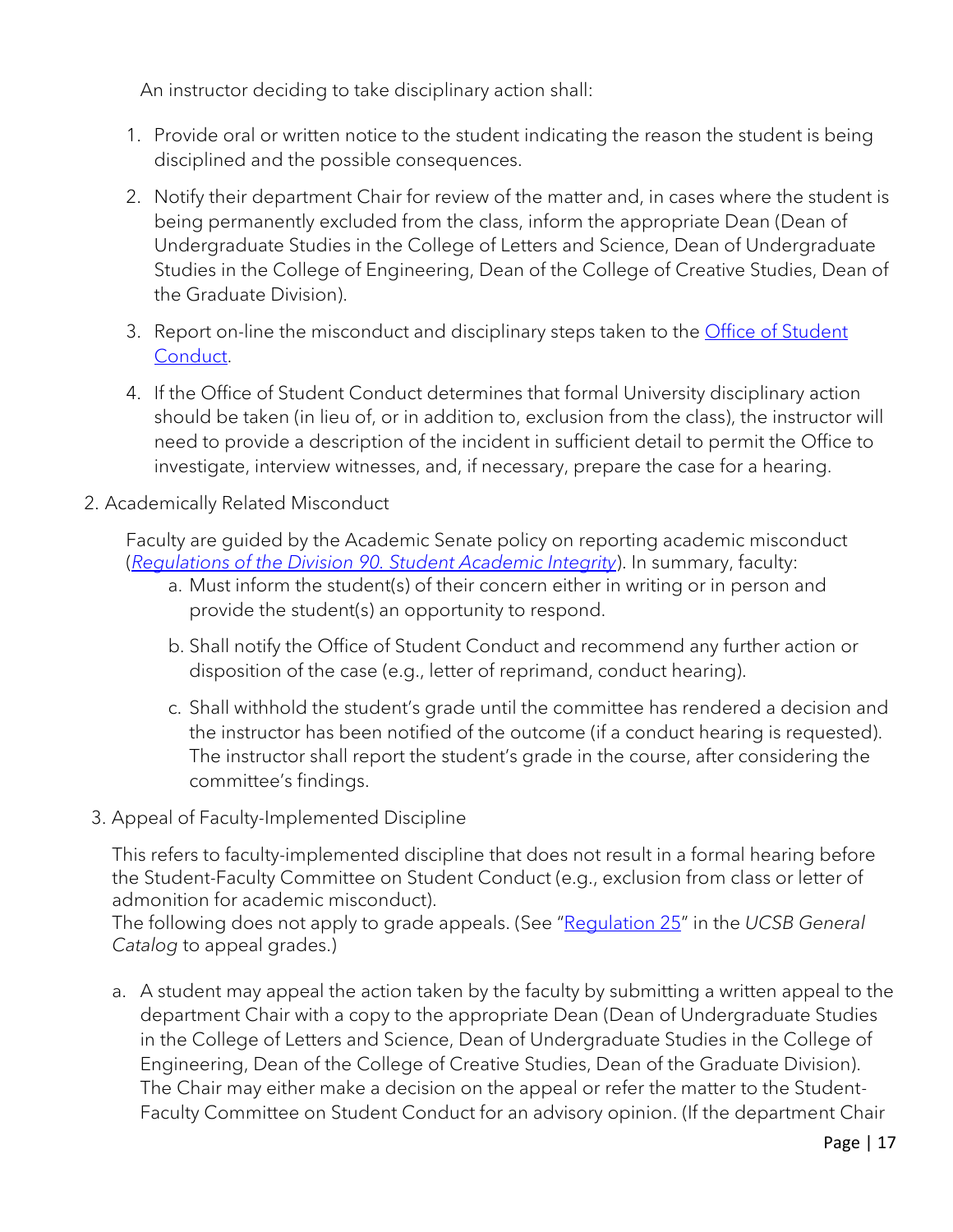is the instructor involved in the case, the letter of appeal should be forwarded to the appropriate Dean [see list above]. If the Dean or other administrator is the instructor, the appeal is made to the Executive Vice Chancellor.) If the case is referred to the Student-Faculty Committee on Student Conduct, it will review the evidence and either concur with the sanction imposed by the instructor or recommend a change to the department Chair and the instructor, listing the reasons for its recommendation.

b. If referred to the Student-Faculty Committee on Student Conduct for an advisory opinion, the Committee shall report its findings to the Chair, within five working days of its review of the matter, with a copy to the appropriate Dean (see 1b, above). The final decision rests with the department Chair.

## F. Confidentiality and Maintenance of Disciplinary Records and Files

- 1. The official record of all UCSB students is the University official transcript. Disciplinary actions resulting in suspension or dismissal are noted on the student's University transcript for the duration of the suspension or dismissal [\(UC PACAOS 106.00\)](https://policy.ucop.edu/doc/2710530/PACAOS-100). Once the suspension has been completed, the designation will be removed from the official University transcript. The suspension or dismissal will remain on the unofficial transcript. Official disciplinary files are maintained in the Office of Student Conduct according to University retention policy.
- 2. Records and files related to any student conduct matter are confidential and protected by applicable federal and state laws. Information from these files/records may not be released without the student's written permission, court order, or as provided by Section F below. Other exceptions include University officials on a "need to know" basis and victims of violent acts [\(UC PACAOS 102.08\)](https://policy.ucop.edu/doc/2710530/PACAOS-100) who are entitled to know the results of a disciplinary action by the University. The Office of Student Conduct may release data and information relating to conduct hearings as long as the subject of the hearing cannot be personally identified by the information disclosed [\(UC PACAOS 130.00\)](https://policy.ucop.edu/doc/2710533/PACAOS-130).
- 3. Whenever information is included in any student record/file concerning any disciplinary action taken by campus personnel in connection with the student, the student shall be allowed to include in the record/file a written statement or response concerning the disciplinary action [\(UC PACAOS 131.40\)](https://policy.ucop.edu/doc/2710533/PACAOS-130).
- 4. Disciplinary files will be maintained in the Office of Student Conduct for the duration determined by University retention policy (at point of publication: five years (seven years if the incident was also a Clery crime) for any violation resulting in any disciplinary action other than dismissal; and fifty years for any disciplinary action resulting in dismissal) and then destroyed unless the office determines there is good reason to retain the file beyond that date. If a student who is dismissed has his/her file destroyed after fifty years, the Registrar will be notified to remove the dismissal notation from the transcript.
- 5. When potential employers, governmental agencies, or other institutions of higher education solicit information about a student's conduct while attending UCSB, and if the student has signed a release form accompanying the solicitation, the Office of Student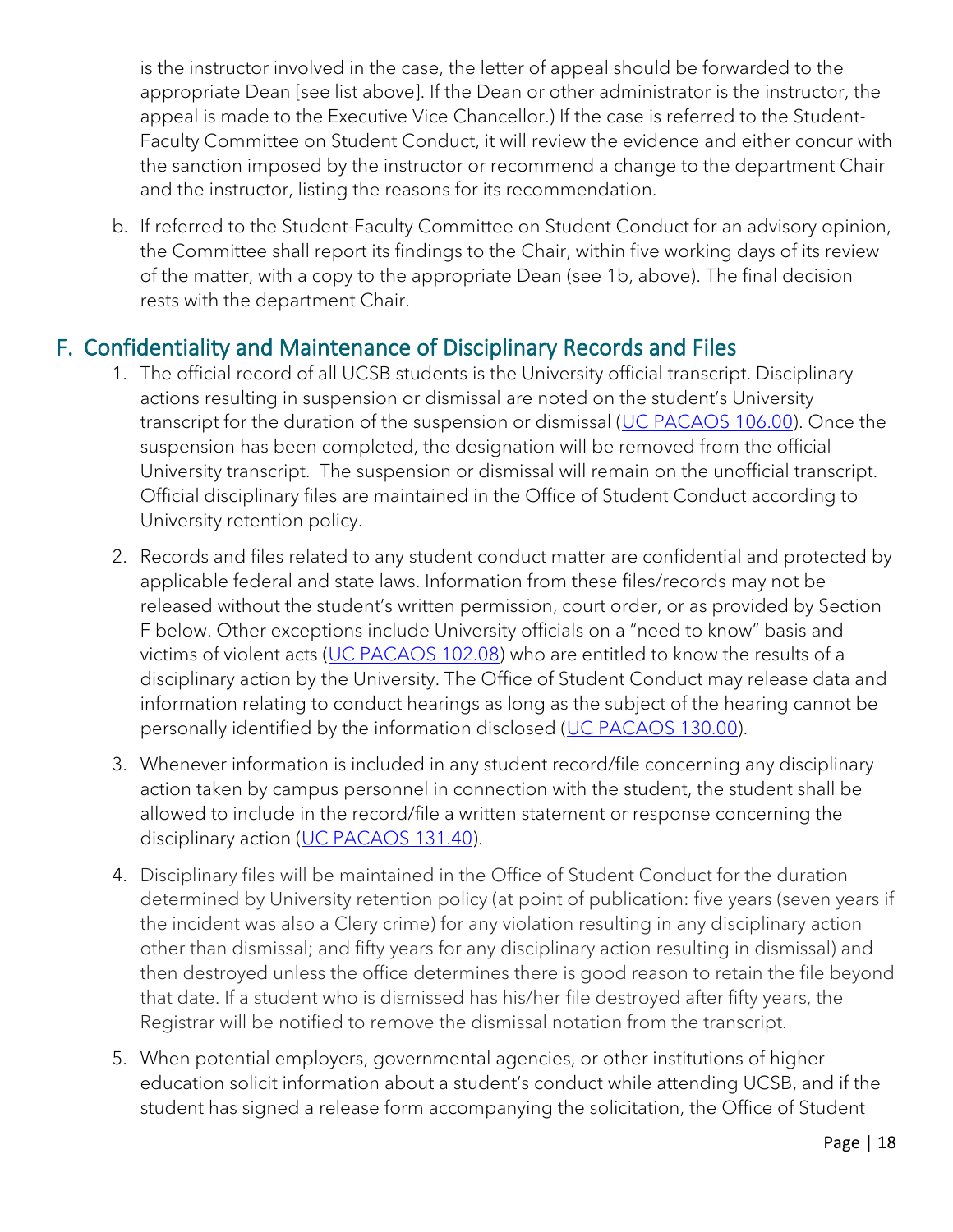Conduct will review the disciplinary files to determine if the student has been found responsible of misconduct. In those cases where the student has such a file, and the sanction was suspension or dismissal, the information will be provided to the requesting party. Sanctions of probation, exclusion, university warning, letter of admonishment, restitution, loss of privileges, or other disciplinary sanction will not be provided to the requesting party as these sanctions are not deemed reportable sanctions.

6. In order to ensure that minor and non-recurring infractions do not negatively impact the student's academic career beyond UCSB, disciplinary files will be reviewed by the committee of jurisdiction in order to determine whether the student's file should be expunged. A student may petition for such review at approximately two years from the date of the imposition of the sanction or upon graduation from the University, whichever comes first. To submit a petition, the student must write a letter of request for their disciplinary record to be expunged to the committee of jurisdiction, indicating their request and any explanation as to why the committee should consider approving their request. If a student's conduct record is expunged by the committee, the violation and sanctions will no longer be reported when the student has authorized a release of their conduct record, however the file will remain in the Office of Student Conduct until it reaches its retention period (see 4. above). If a student is not successful in their request for expungement, they may submit additional requests up to once per quarter to the committee of jurisdiction until they either are successful or until their record meets its retention expiration.

## G. Violations and Sanctions

Violation numbers correspond to UC System-wide Policies Applying to Campus Activities, Organizations and Students [\(UC PACAOS 102.00\)](https://policy.ucop.edu/doc/2710530/PACAOS-100)

The Chancellor may impose discipline for the commission or attempted commission (including aiding and abetting in the commission or attempted commission) of the following types of violations by students of University policies or campus regulations. Such violations, include the following types of misconduct:

#### Violations:

- 102.01 All forms of academic misconduct including but not limited to cheating, fabrication, plagiarism, altering graded examinations for additional credit, having another person take an examination for you, providing or writing a term paper for another student, or other facilitation of academic dishonesty.
- 102.02 Other forms of dishonesty including but not limited to fabricating information, furnishing false information to the University either on official University forms or to University officials acting in the performance of their duties, or reporting a false emergency to the University.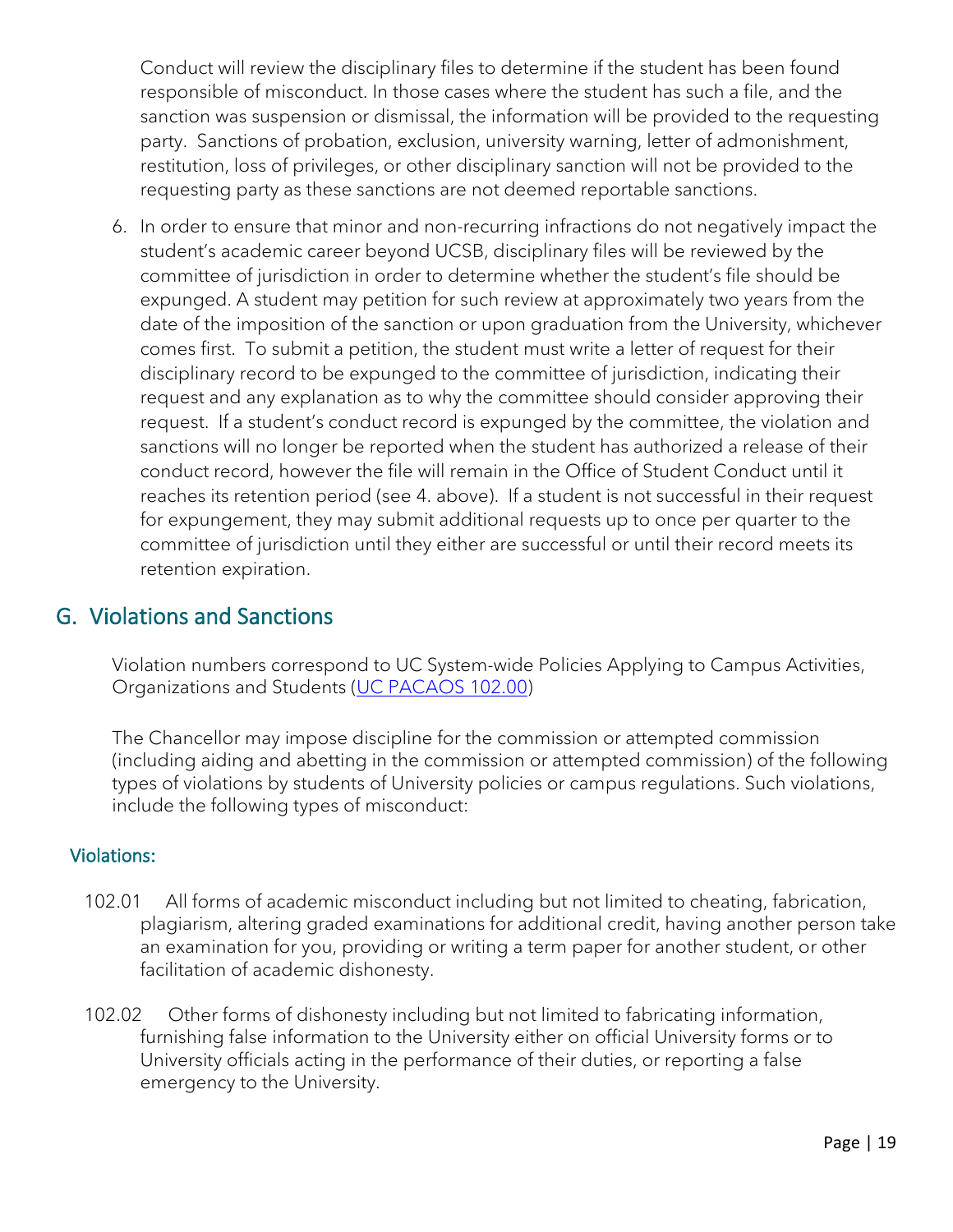- 102.03 Forgery, alteration, or misuse of University any document, record, key, electronic device, or identification.
- 102.04 Theft of, conversion of, destruction of, or damage to any property of the University, or any property of others while on University premises, or possession of any property when the student had knowledge or reasonably should have had knowledge that it was stolen.
- 102.05 Theft or abuse of University computers and other University electronic resources such as computer and electronic communications facilities, systems, and services. Abuses include (but are not limited to) unauthorized entry, use, transfer, or tampering with the communications of others; interference with the work of others and with the operation of computer and electronic communications facilities, systems and services; or copyright infringement (for example, the illegal file-sharing of copyrighted materials).

Use of University computer and electronic communications facilities, systems, or services that violate other University policies or campus regulations.

Please refer to the *[Electronic Communications Policy](http://policy.ucop.edu/doc/7000470)* and [Digital Copyright Initiative](http://www.ucop.edu/information-technology-services/initiatives/) for the University's position on digital copyright.

- 102.06 Unauthorized entry to, possession of, receipt of, or use of any University services; equipment, resources, or properties, including the University's name, insignia, or seal.
- 102.07 Violations of policies, regulations, contracts, or rules governing residence in Universityowned or -operated housing facilities or leased housing facilities located on University property (see Residential Handbooks).
- 102.08 Physical abuse including but not limited to physical assault; threats of violence; or other conduct that threatens the health or safety of any person. Such abuse, threats, or conduct may include arson (and other penal or health code violations such as setting public fires).
- 102.09 Harassment, defined as conduct that is so severe and/or pervasive, and objectively offensive, and that so substantially impairs a person's access to University programs or activities that the person is effectively denied equal access to the University's resources and opportunities.

Harassment includes, but is not limited to, conduct that is motivated on the basis of a person's race, color, national or ethnic origin, citizenship, sex, religion, age, sexual orientation, gender identity, pregnancy, marital status, ancestry, service in the uniformed services, physical or mental disability, medical condition, or perceived membership in any of these classifications. Sanctions may be enhanced for conduct motivated on the basis of the above classifications.

For cases of harassment on the basis of sex, see also: http://sexual violence.ucsb.edu and [http://policy.ucop.edu/doc/4000385/SVSH.](http://policy.ucop.edu/doc/4000385/SVSH)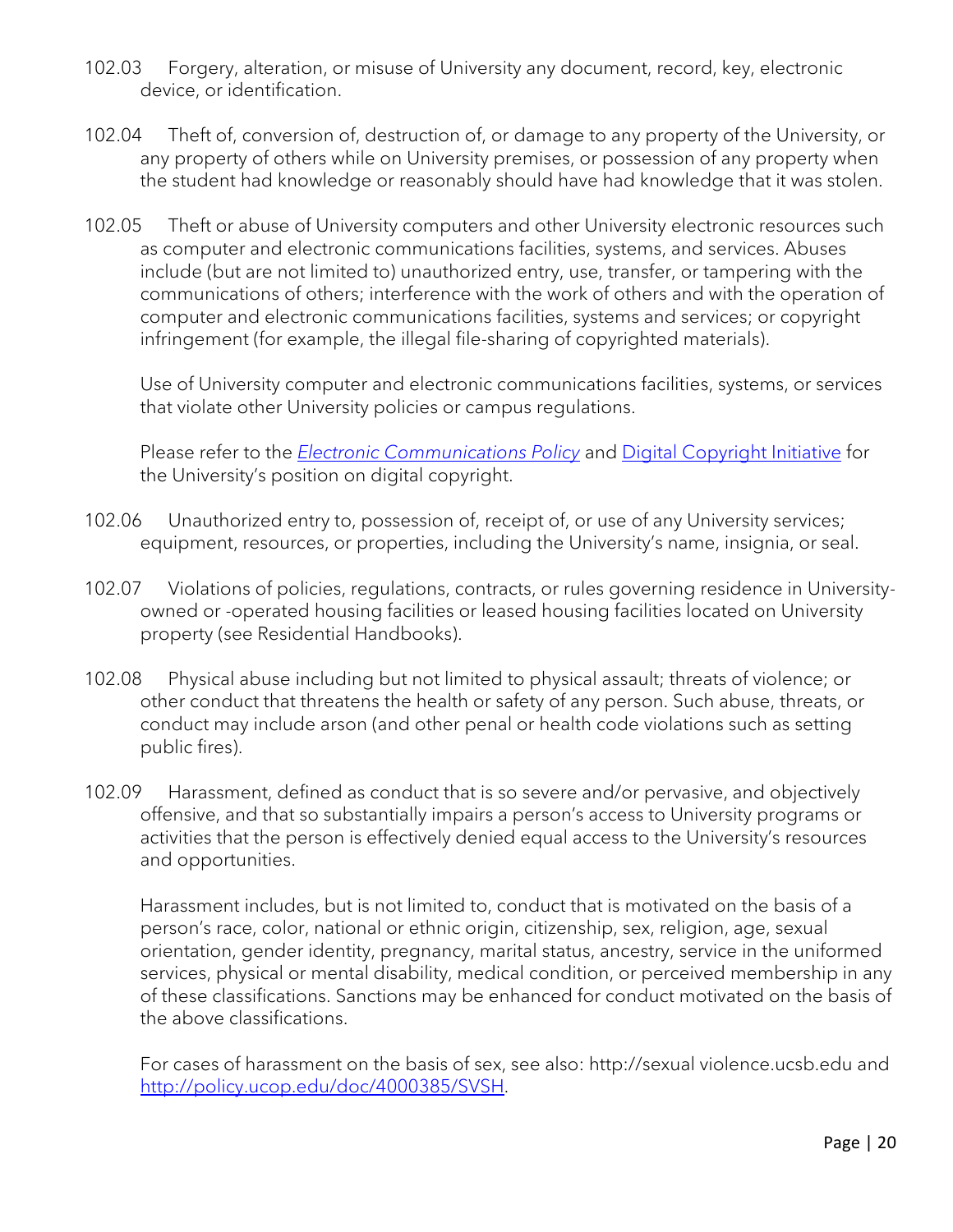102.10 Stalking behavior in which a student repeatedly engages in a course of conduct directed at another person and makes a credible threat with the intent to place that person in reasonable fear for his or her safety, or the safety of his or her family; where the threat is reasonably determined by the University to seriously alarm, torment, or terrorize the person; and where the threat is additionally determined by the University to serve no legitimate purpose.

For stalking cases of a sexual nature, see also<http://policy.ucop.edu/doc/4000385/SVSH> and [http://sexualviolence.ucsb.edu.](http://sexualviolence.ucsb.edu/)

- 102.12 Participation in hazing or any method of initiation or pre-initiation into a campus organization or other activity engaged in by the organization or members of the organization at any time that causes, or is likely to cause, physical injury or personal degradation or disgrace resulting in psychological harm to any student or other person. The University of California, Santa Barbara defines hazing as any activity expected of someone joining or participating in a group that humiliates, degrades, abuses, or endangers them regardless of a person's willingness to participate. In addition, any requirements by a member which compels another member to participate in any activity which is against university policy or state/federal law will be defined as hazing.
- 102.13a Obstruction or disruption of teaching, research, administration, disciplinary procedures, or other University activities.
- 102.13b Intimidation or harassment directed toward any person on University property or in connection with official functions or University-sponsored programs (UCSB only).
- 102.14 Disorderly and/or lewd conduct on University property or at official University functions.
- 102.15 Participation in a disturbance of the peace or unlawful assembly on University property or at official University functions.
- 102.16 Failure to identify oneself, or comply with directions of, a University official or other public official acting in the performance of their duties while on University property or at official University functions, or resisting or obstructing such University or other public officials in the performance of or the attempt to perform their duties.
- 102.17 Unlawful manufacture, distribution, dispensing, possession, use, or sale of, or the attempted manufacture, distribution, dispensing, or sale of controlled substances, identified in federal and state law or regulations.
- 102.18 Manufacture, distribution, dispensing, possession, use, or sale of, or the attempted manufacture, distribution, dispensing, or sale of alcohol that is unlawful or otherwise prohibited by, or not in compliance with, University policy or campus regulation.
- 102.19 Possession, use, storage, or manufacture of explosives, firebombs, or other destructive devices.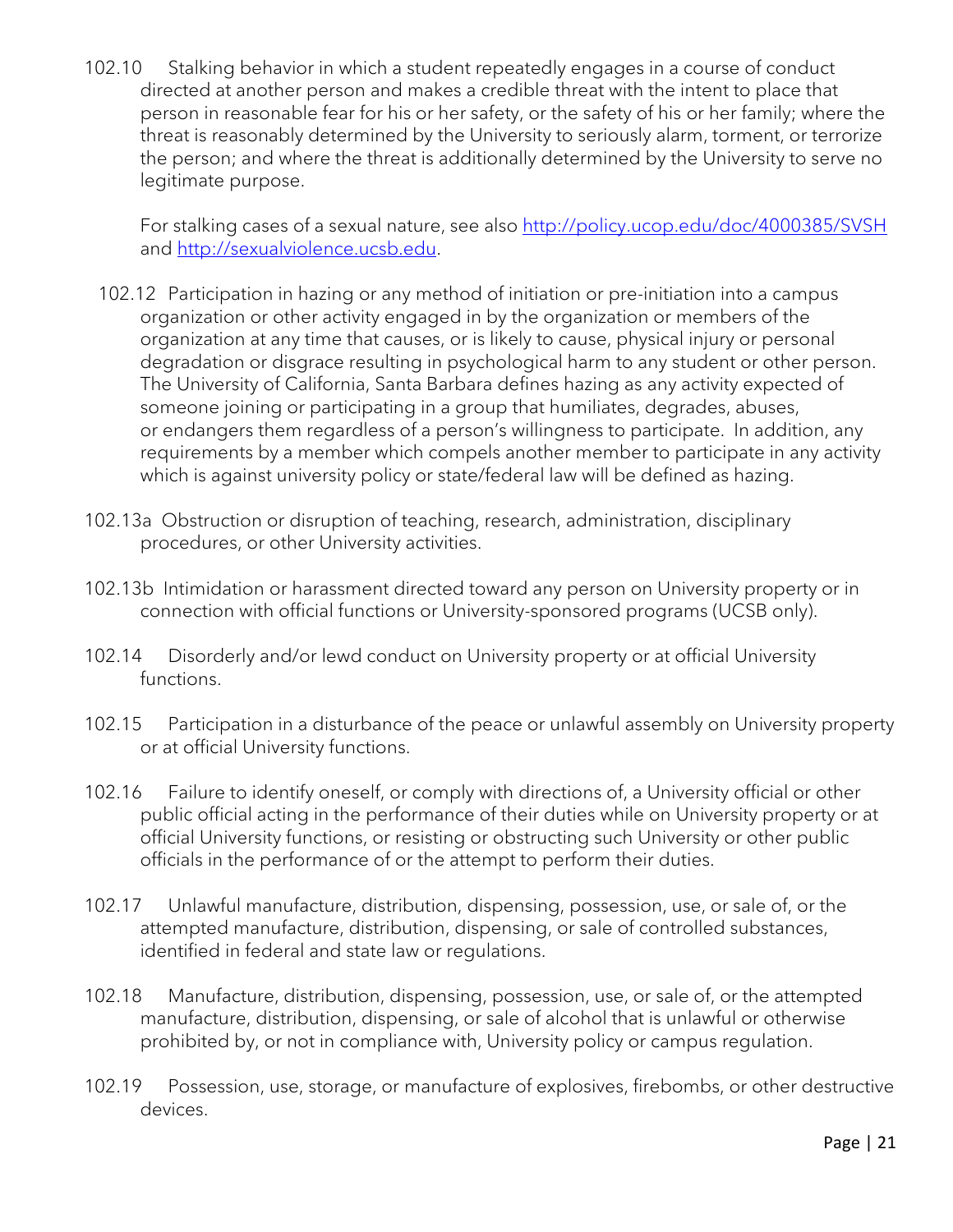- 102.20 Use, possession, sale, or manufacture of dangerous weapons or a firearm on University properties or at official University functions, except as expressly permitted by law.
- 102.21 Violation of a no contact order or the conditions contained in the terms of a disciplinary action imposed under these campus regulations or University policies.
- 102.22 Violations of orders issued pursuant to Section 52.00 (UC), during a declared state of emergency. Violation of the conditions contained in a written Notice of Emergency Suspension issued pursuant to Section 53.00 (UC) et seq., of these policies.
- 102.23 Selling, preparing, or distributing for any commercial purpose course lecture notes or video or audio recordings of any course unless authorized by the University in advance and explicitly permitted by the course instructor in writing. The unauthorized sale or commercial distribution of course notes or recordings by a student is a violation of these policies whether or not it was the student or someone else who prepared the notes or recordings.

Copying for any commercial purpose handouts, readers or other course materials provided by an instructor as part of a University of California course unless authorized by the University in advance and explicitly permitted by the course instructor or the copyright holder in writing (if the instructor is not the copyright holder).

- 102.24 Conduct, where the actor means to communicate a serious expression of intent to terrorize, or acts in reckless disregard of the risk of terrorizing, one or more University students, faculty, or staff. 'Terrorize' means to cause a reasonable person to fear bodily harm or death, perpetrated by the actor or those acting under their control. 'Reckless disregard' means consciously disregarding a substantial risk. This section applies without regard to whether the conduct is motivated by race, ethnicity, personal animosity, or other reasons. This section does not apply to conduct that constitutes the lawful defense of oneself, of another, or of property.
- 102.25 Making a video recording, audio recording, taking photographs, or streaming audio/video of any person in a location where the person has a reasonable expectation of privacy, without that person's knowledge and express consent.

Looking through a hole or opening, into, or otherwise viewing, by means of any instrumentality, the interior of a private location without the subject's knowledge and express consent.

Photographs and recordings made in private locations of sexual activity or that contain nudity, may not be posted online or otherwise shared or distributed in any manner without the knowledge and express consent of all recorded parties, even if the photograph or recording was originally made with the knowledge and express consent of those parties.

Making a video recording, audio recording, or streaming audio/video of private, non-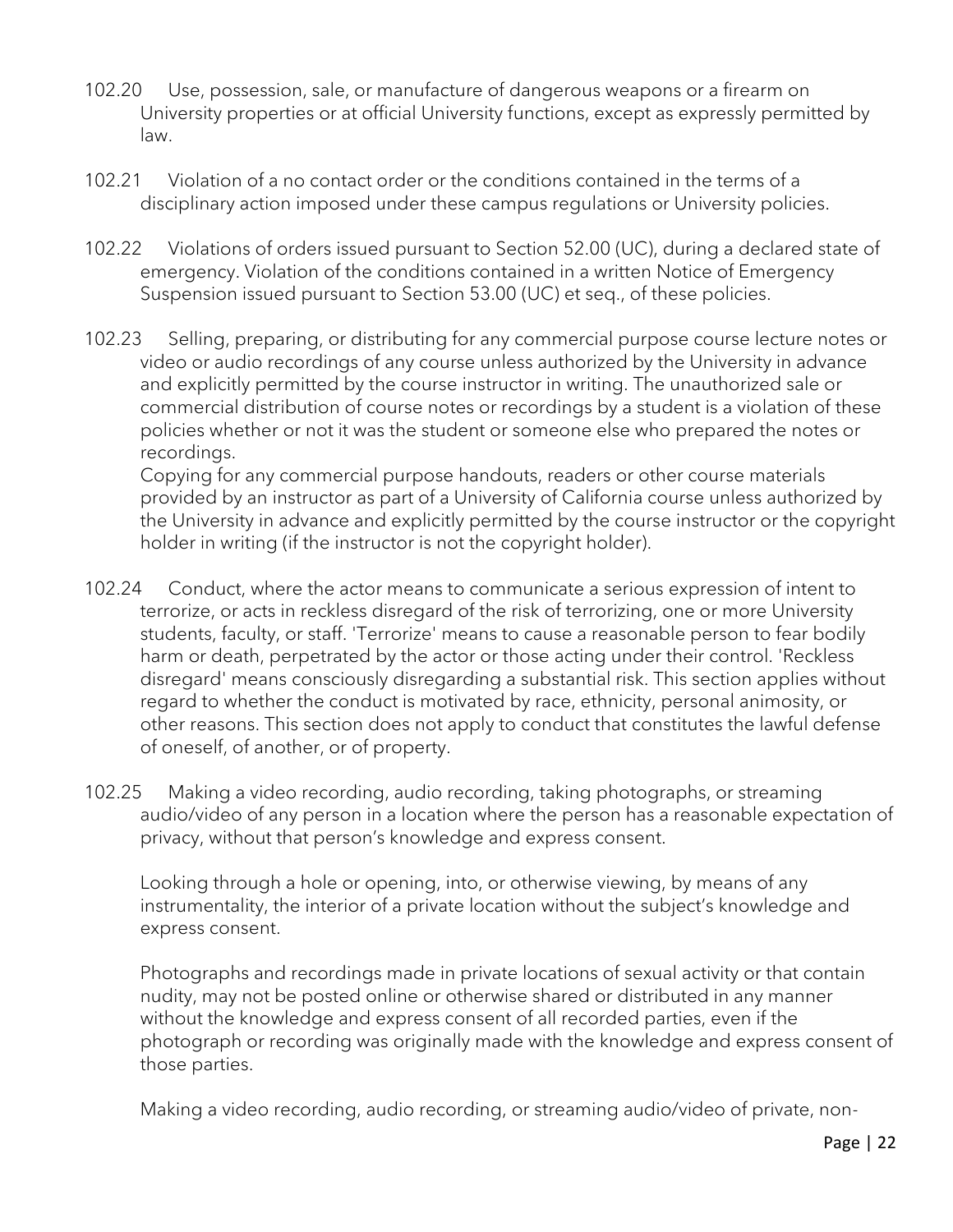public conversations and/or meetings, without the knowledge and express consent of all recorded parties.

These provisions do not extend to public events or discussion, nor to lawful official law or policy enforcement activities. These provisions may not be utilized to impinge upon the lawful exercise of constitutionally protected rights of freedom of speech or assembly.

"Express consent" is clear, unmistakable and voluntary consent that may be in written, oral or nonverbal form.

"Private locations" are settings where the person reasonable expected privacy. For example, in most cases the following are considered private locations: residential living quarters, bathrooms, locker rooms, and personal offices.

"Private, non-public conversations and/or meetings" include any communication carried on in circumstances that reasonable indicate that any party wants the communication to be confined to the parties, but excludes a communication made in a public gathering, or in any other circumstance in which the parties to the communication may reasonable expect that the communication may be overheard or recorded.

### Sanctions:

- 104.90 Sanctions [for any violations of Section 102.00, Grounds for Discipline] may be enhanced where an individual was selected because of the individual's race, color, national or ethnic origin, citizenship, sex, religion, age, sexual orientation, gender identity, pregnancy, marital status, ancestry, service in the uniformed services, physical or mental disability, medical condition, or perceived membership in any of these classifications.
- 104.80 Whether or not a hearing is conducted, campuses may provide written notice to a student that his or her alleged behavior may have violated University policy or campus regulations and that, if repeated, such behavior will be subject to the disciplinary process. Evidence of the prior alleged behavior as detailed in the written notice may be introduced in a subsequent disciplinary action in order to enhance the penalty.
- 105.00 Types of Student Disciplinary Action

When a student is found in violation of University policies or campus regulations, any of the following types of student disciplinary action may be imposed. Any sanction imposed should be appropriate to the violation, taking into consideration the context and seriousness of the violation.

Individuals found responsible for violating University policies and/or campus regulations may receive one of the sanctions listed below.

 Per the UCSB Academic Senate Regulations Section 5,175,A,5 candidates for a degree must be in compliance with the UCSB Student Conduct Code. The Office of Student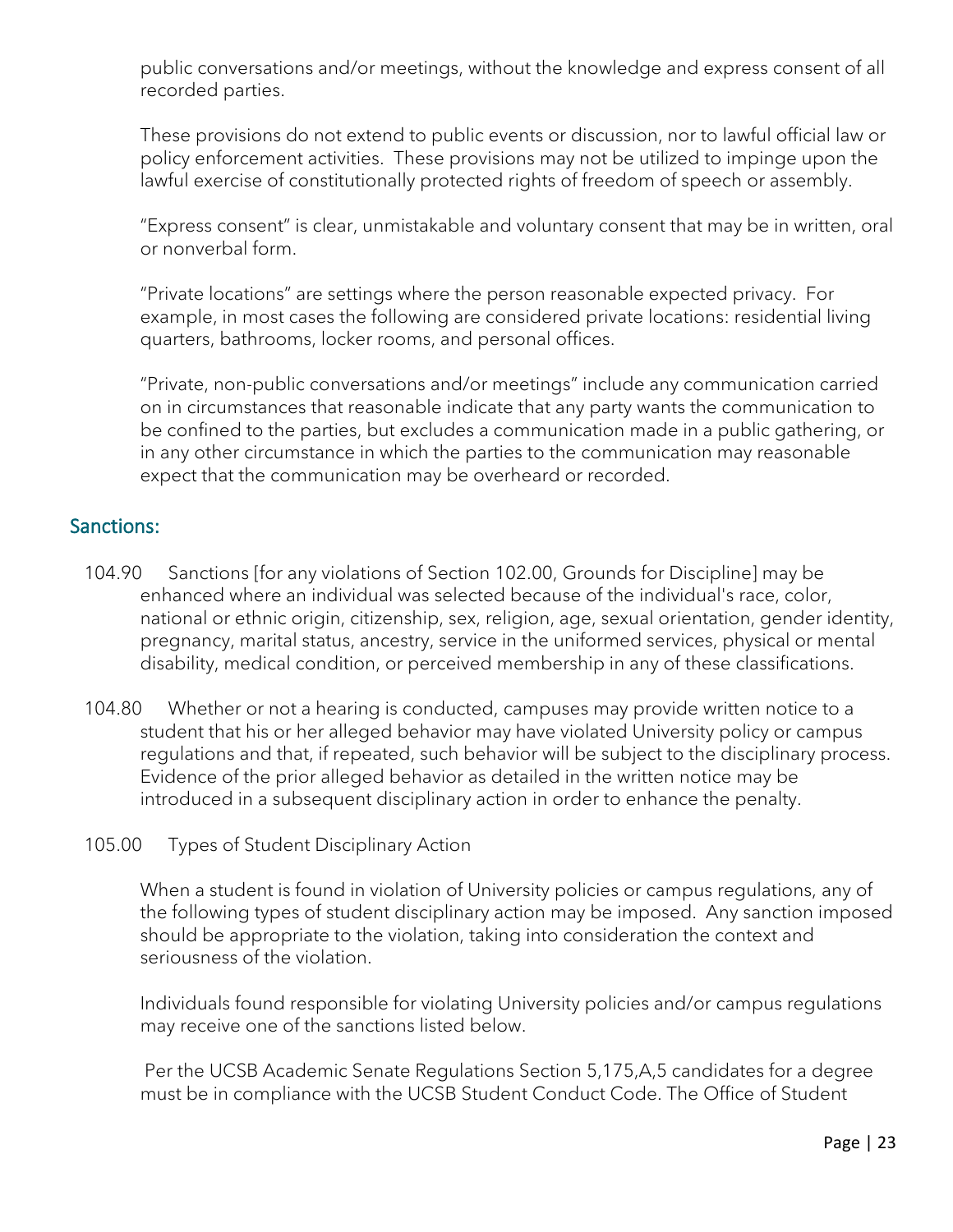Conduct may request a hold on the conferral of a degree by the Office of the Registrar until a pending student conduct matter is resolved.

- 105.01 University Warning/Censure: Written notice or reprimand to the student for violations of specified University policies or campus regulations, including notice to the student that continued or repeated violations of specified University policies or campus regulations may be cause for further disciplinary action, normally in the form of Loss of Privileges and Exclusion from Activities, Disciplinary Probation, Suspension, or Dismissal.
- 105.03 Disciplinary Probation: A status imposed for a specified period of time during which a student must demonstrate conduct that conforms to University standards of conduct. Conditions restricting the student's privileges or eligibility for activities may be imposed. Misconduct during the probationary period or violation of any conditions of the probation may result in further disciplinary action, normally in the form of Suspension or Dismissal.
- 105.04 Loss of Privileges and Exclusion from Activities: Exclusion from participation in designated privileges and extracurricular activities for a specified academic term or terms or a specified period of time. Violation of any conditions in the written Notice of Loss and Exclusion from Activities, or violations of University policies or campus regulations during the period of the sanction may be cause for further disciplinary action, normally in the form of Suspension or Dismissal.
- 105.05 Suspension: Termination of student status from UCSB for a specified academic term or terms with reinstatement thereafter usually certain, provided that the student has complied with all conditions imposed as part of the suspension and provided that the student is otherwise qualified for reinstatement. Violations of the conditions of Suspension or of University policies or campus regulations during the period of Suspension may be cause for further disciplinary action normally in the form of Dismissal.

 A student may not transfer or register for courses at another campus or location of the University of California during the period of Suspension.

- 105.06 Dismissal: Termination of student status from the University of California for an indefinite period. Readmission to any UC campus shall require the specific approval of the Chancellor of the campus to which a dismissed student has applied. Readmission after dismissal may be granted only under exceptional circumstances.
- 105.07 Exclusion from Areas of the Campus or from Official University Functions: Exclusion of a student as part of a disciplinary sanction from specified areas of the campus or other University-owned, -operated, or –leased facilities, or other facilities located on University property, or from official University functions, when there is reasonable cause for the University to believe that the student's presence there may lead to physical abuse, threats of violence, or conduct that threatens the health or safety of any person on University property or at official University functions, or other disruptive activity incompatible with the orderly operation of the campus.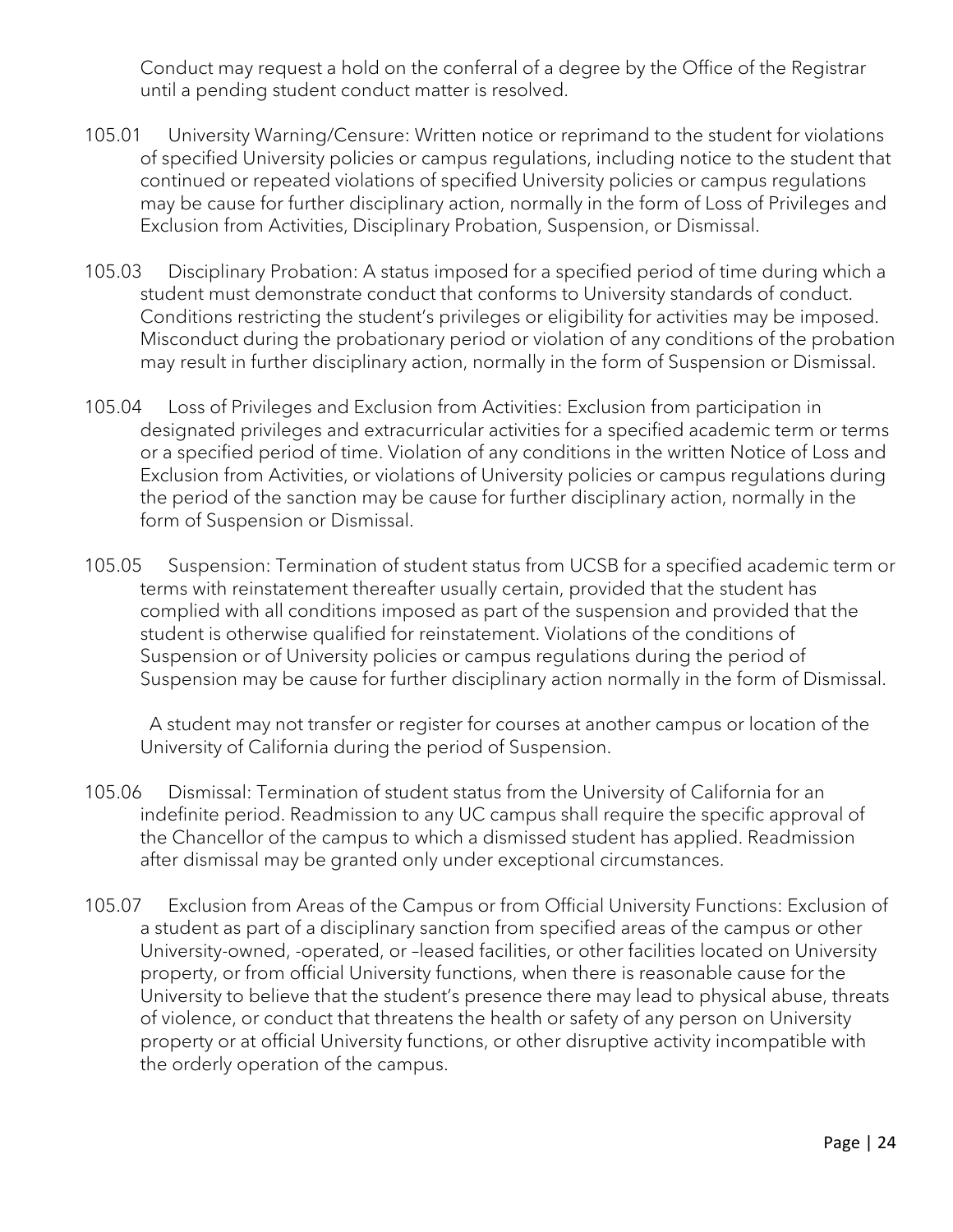- 105.08 Interim Suspension: Exclusion from classes, or from other specified activities or areas of the campus, as set forth in the Notice of Interim Suspension, before final determination of an alleged violation. A student shall be restricted only to the minimum extent necessary when there is reasonable cause to believe that the student's participation in University activities or presence at specified areas of the campus will lead to physical abuse, threats of violence, or conduct that threatens the health or safety of any person on University property or at official University functions, or other disruptive activity incompatible with the orderly operation of the campus. A student placed on Interim Suspension shall be given prompt notice of the charges, the duration of the Interim Suspension, and the opportunity for a prompt hearing on the Interim Suspension. Interim Suspension shall be reviewed by the Chancellor within twenty-four hours. If a student is found to have been unjustifiably placed on Interim Suspension, the University is committed to a policy whereby that student shall not be disadvantaged in employment or academic status.
- 105.09 Restitution: A requirement for restitution in the form of reimbursement may be imposed for expenses incurred by the university or other parties resulting from a violation of these policies. Such reimbursement may take the form of monetary payment or appropriate service to repair or otherwise compensate for damages. Restitution may be imposed on any student acting alone or through group or concerted activities, or on any campus organization that participates in causing the damages or costs.
- 105.10 Revocation of Awarding of Degree: Subject to the concurrence of the Academic Senate, revocation of a degree obtained by fraud. Such revocation is subject to review on appeal by the Chancellor.
- 105.11 Other disciplinary sanctions: The following additional disciplinary sanctions may be imposed instead of or in addition to the sanctions enumerated above:
	- 1) Work, research projects, counseling, mediation, educational or awareness programs, treatment programs, or community service projects may be assigned.
	- 2) In cases involving drug or alcohol abuse the student may be referred to the UCSB Alcohol and Drug Program (or other appropriate program).
	- 3) Holds may be placed on requests for transcripts, diplomas, degrees, or other student records to be sent to third parties.
- 105.11a An administrative fee may be imposed on students and campus organizations in conjunction with sanctions for any violations. Funds collected shall be used to cover costs related to education about and prevention and adjudication of conduct issues. The fee may be waived for hardship cases (UCSB only).

## H. Registered Campus Organization Conduct and Discipline

Registered Campus Organizations (RCOs) are required to comply with University policies and campus regulations (including the behavioral codes listed in Chapter VIII, Section "Violations and Sanctions") as well as applicable laws or they will be subject to revocation of registration,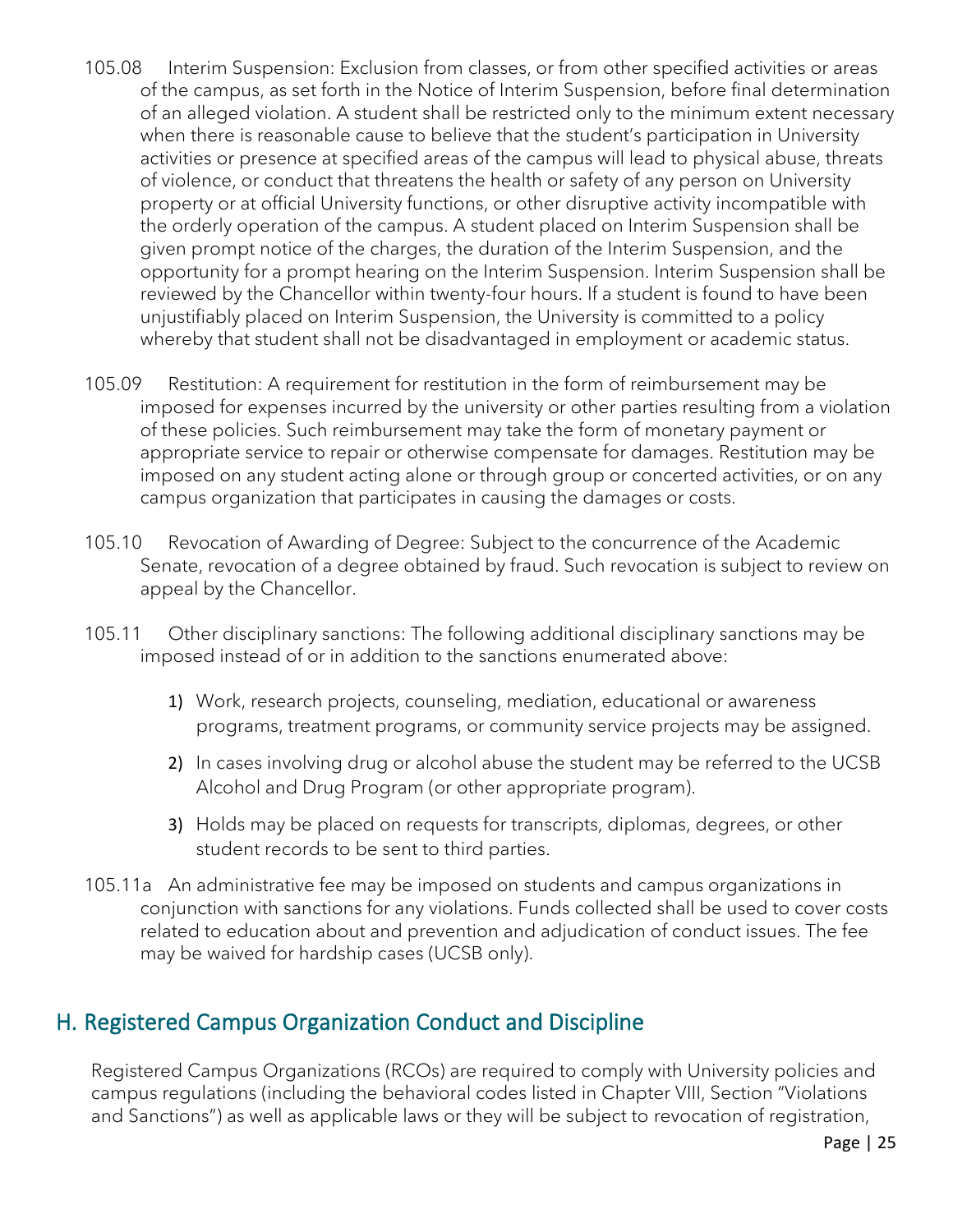loss of privileges, or other sanctions. In denying or revoking registration or applying sanctions, campus regulations shall provide an opportunity for a hearing with basic standards of procedural due process. Such hearings may be conducted by the Dean of Students Office - Registered Campus Organizations Conduct Board (RCOCB), Student Faculty Committee on Student Conduct (in the case of an individual student charged with a violation based on behavior that happened through their affiliation with an RCO), or an individual hearing officer.

## I. Responsible Action Protocol for Registered Campus Organizations

Similar to California Good Samaritan laws, in situations in which student bystanders call for help in a medical-, alcohol-, or drug-related emergency, the University's disciplinary response for alcohol and drug violations either for the bystanders, the organization, or the student(s) needing assistance, shall, barring exceptional circumstances (e.g. sexual or interpersonal violence, threats to the life of another student, or risk for severe bodily injury, etc.), only consist of educational meetings and/or programs. Other disciplinary sanctions will not normally be considered or assigned.

The Responsible Action Protocol applies to the *UCSB Student Conduct Code, UCSB Campus Regulations*, and *Statement of Relationship between UCSB and Fraternities and Sororities* as they relate to Registered Campus Organizations.

## II. Registered Campus Organization Conduct Process

Registered Campus Organizations (RCOs) subject to University discipline shall be afforded procedural due process, a basic principle underpinning the enforcement of University policies and campus regulations.

The primary purpose of any University disciplinary proceeding is to determine whether or not the accused RCO is responsible for a violation of University policy. Deviations from established procedures shall not invalidate a hearing body's finding unless the deviation significantly affected the result. It is recognized that University faculty, staff, and students are principally engaged in the business and the pursuit of education, and are not trained in the legal system. As such they should be guided more by principles of fairness and common sense than by formal rules of evidence or procedure.

The Vice Chancellor for Student Affairs (VCSA), or designee, is responsible for determining whether an RCO accused of violating campus policies or regulations has been treated in a fair and equitable manner and whether the fundamental precepts of due process were followed. Through publication of these regulations, the VCSA has established procedures appropriate for adjudicating charges against RCOs, providing a range of sanctions to ensure appropriate future compliance with University policies.

#### A. Filing a Complaint

Allegations of misconduct by RCOs must be submitted to the Dean of Students Office. Complaints may be submitted in person, over the phone, via e-mail or *online*.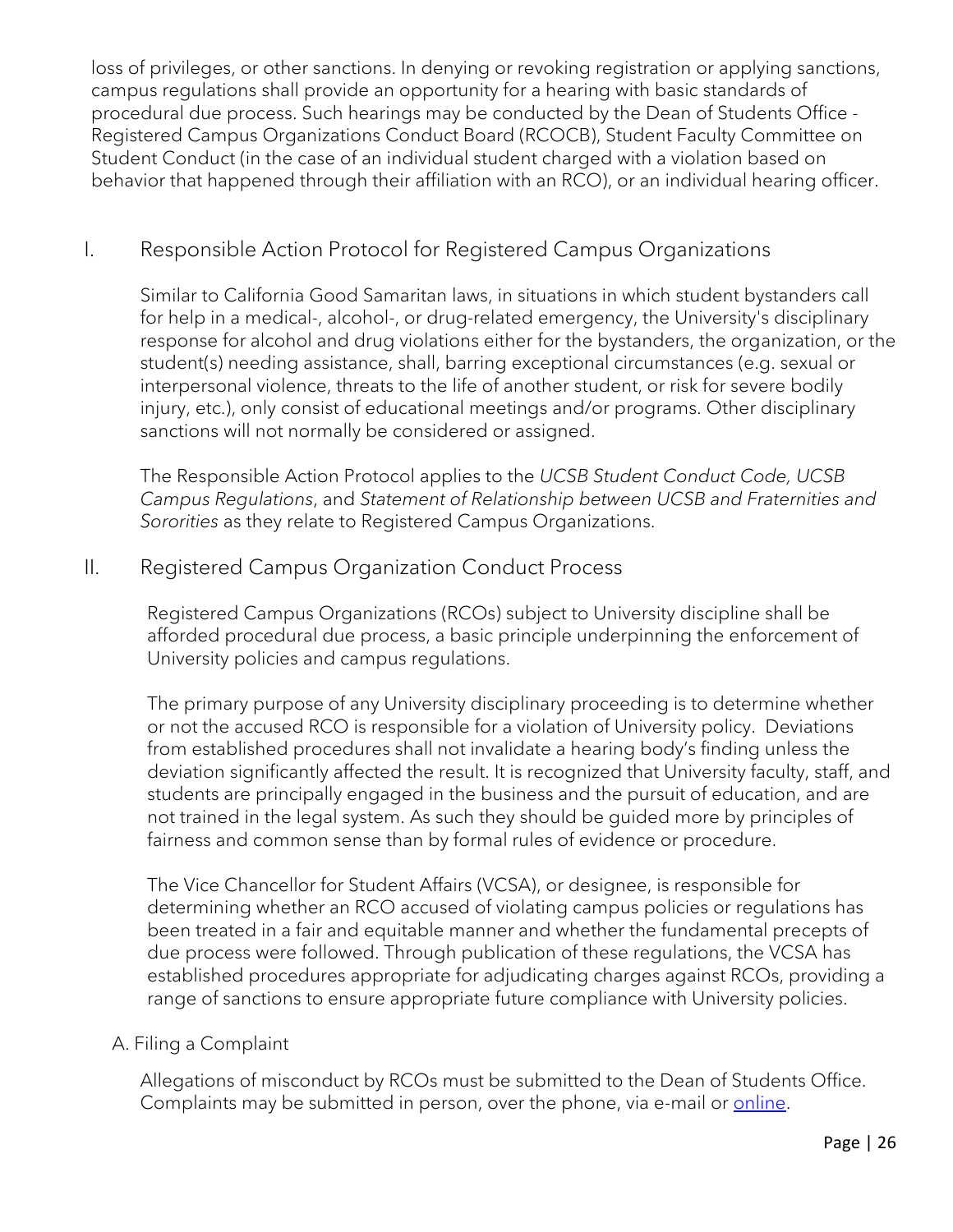#### B. Process for Notification of Charge

Officers of the student organization, usually the president, shall be served written notice of the specific charges. Notices may be made by e-mail to the first officer on the signatory sheet at the e-mail address provided and the individual's official campus e-mail address (if different). The officers will be asked to contact a staff member to set up a conference to discuss the charges. The purpose of the conference is to determine how the formal charges against the organization are to be considered. It provides an opportunity for the organization to discuss the charges with one or both of the nonvoting staff Registered Campus Organization Conduct Board co-chairs. The organization must be represented by one or more of its officers. An advisor may attend the prehearing conference in an advisory capacity. However, one of the student officers must be designated as the official spokesperson for the organization.

The procedures available for formal consideration of the charges are:

- Administrative resolution
- Referral to a hearing panel
- No action taken

If the official spokesperson of the RCO waives the organization's right to a formal hearing and admits to the veracity of the charges, the staff co-chair(s) of the Registered Campus Organization Conduct Board may act on the charge administratively. In this event, a form requesting that the charge against the organization be considered administratively must be signed by the official spokesperson of the organization. The Assistant Vice Chancellor/Dean of Student Life then has the authority to impose a sanction.

### C. Investigation

The University may initiate an investigation of a reported incident. Investigations will be conducted by the University staff members who serve as the non-voting Co-Chairs of the RCO-CB. If an investigation is determined to be needed, individual members of the RCO may be asked to participate or provide evidence. UCSB students are expected to participate, however, may exercise the right not to provide self-incriminating evidence. If the organization is a sorority or fraternity that maintains national membership in a wider organization, the national or regional organization may be contacted and may run a parallel investigation. Should no further information be provided to the university either by members or other witnesses, the RCO-CB Co-Chairs shall proceed with the information contained in the original report. At the conclusion of the investigation, the investigating conduct officer shall produce a written report of the findings. The report shall be shared with the Registered Campus Organization prior to the hearing.

D. Hearing Procedure

If an organization decides against resolving a case through administrative action, the staff cochairs of the Registered Campus Organization Conduct Board (RCOCB) will refer the matter to a hearing for resolution. The hearing panel shall include: at least two, but no more than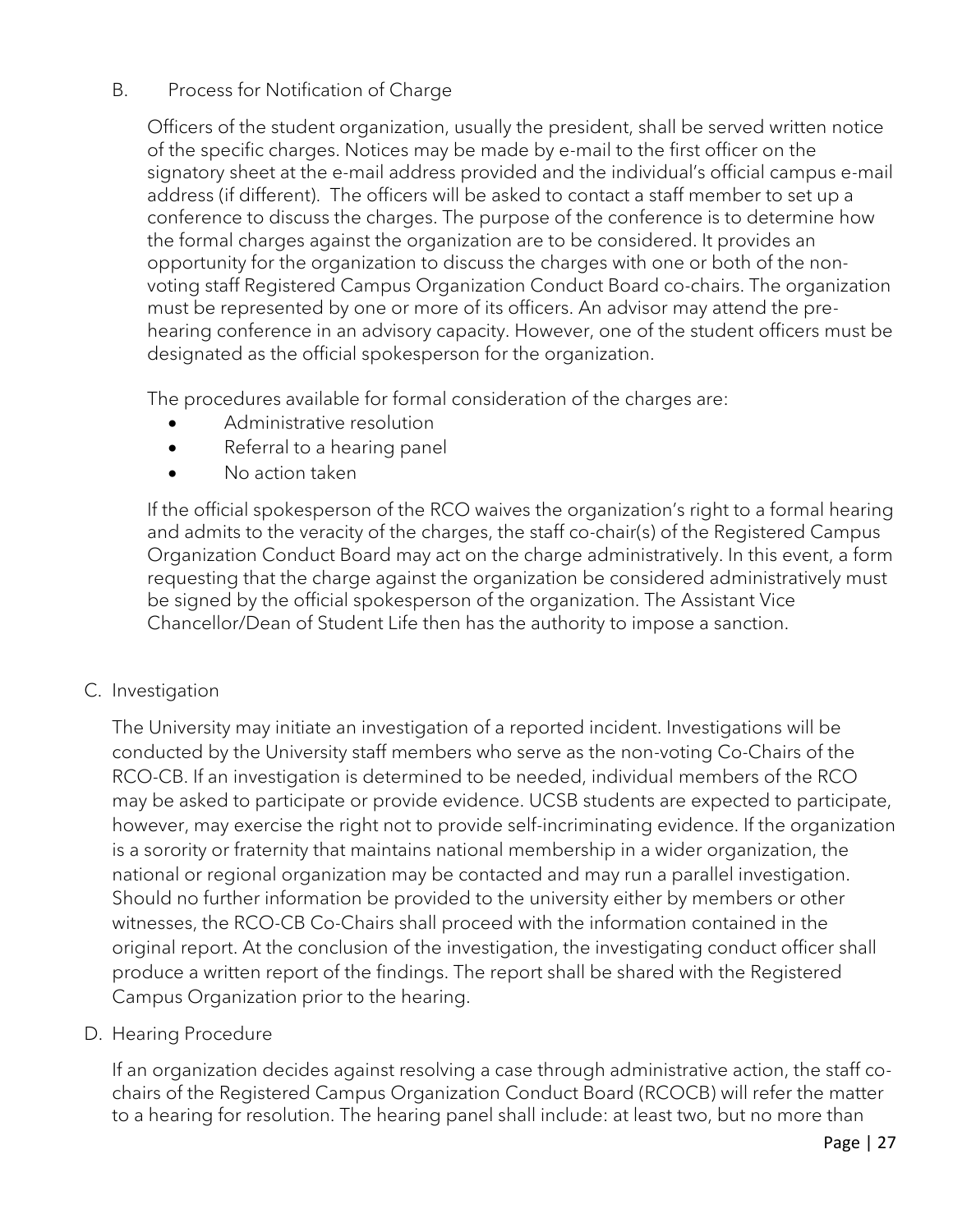three, student members of the RCOCB. At least two members of a hearing panel must be present to constitute a quorum. Hearings are closed to the public. A representative from the Dean of Students Office will present the University's reasons for bringing charges against the organization. Witnesses may be called by the University to testify in support of the charges.

An officer must be chosen by the organization to serve as its spokesperson for the hearing. Up to three members of the organization may attend the hearing. With the exception of the spokesperson, organization members who are to be witnesses shall not be present during other witnesses' testimony. The spokesperson may have up to three advisors, including the organizational advisor, the organization's president, and one other advisor to assist him or her during the hearing. The spokesperson shall have the right to: be present at all phases of the hearing, except during the panel's deliberation on procedural and evidentiary matters, findings of fact, and potential sanctions; to present evidence and witnesses on behalf of the organization; and to question witnesses.

Hearing panel decisions shall be based solely upon evidence introduced during the hearing. Legal rules of evidence do not apply to hearings under this policy; the hearing panel may hear and weigh evidence of probative value. The hearing panel will exclude irrelevant, immaterial, and unduly repetitious evidence.

A hearing panel member shall decide that a violation was committed only if the member finds that the greater weight of the credible evidence supports that finding (preponderance of the evidence). Decisions shall be made by majority vote.

If the organization is found in violation, the hearing panel shall, by majority vote, arrive at a sanction commensurate with the seriousness of the violation. In arriving at a sanction, the panel may consider evidence of past violations by the organization as well as recommendations from the Dean of Students Office.

Hearing panel members of the RCOCB shall make a recommendation on the findings and, if appropriate, the sanctions, to the Assistant Vice Chancellor/Dean of Student Life. Within 15 working days of their recommendation to the Assistant Vice Chancellor/Dean of Student Life, the AVC/DOS shall issue a decision on the case. The president of the organization will be notified in writing, via email, of the AVC/DOS' decision.

#### E. Sanctions

Sanctions imposed on Registered Campus Organizations by the University will be administered through Student Engagement and Leadership (SEAL). The sanctions below may be assessed singly or in combination (e.g., a group may have its registration rescinded and be placed thereafter on probation). Sanctions will list the length of the probation and/or rescission (unless indefinite), the specific privileges forfeited, and any other conditions.

A Letter of University Reprimand—does not include forfeiture of privileges.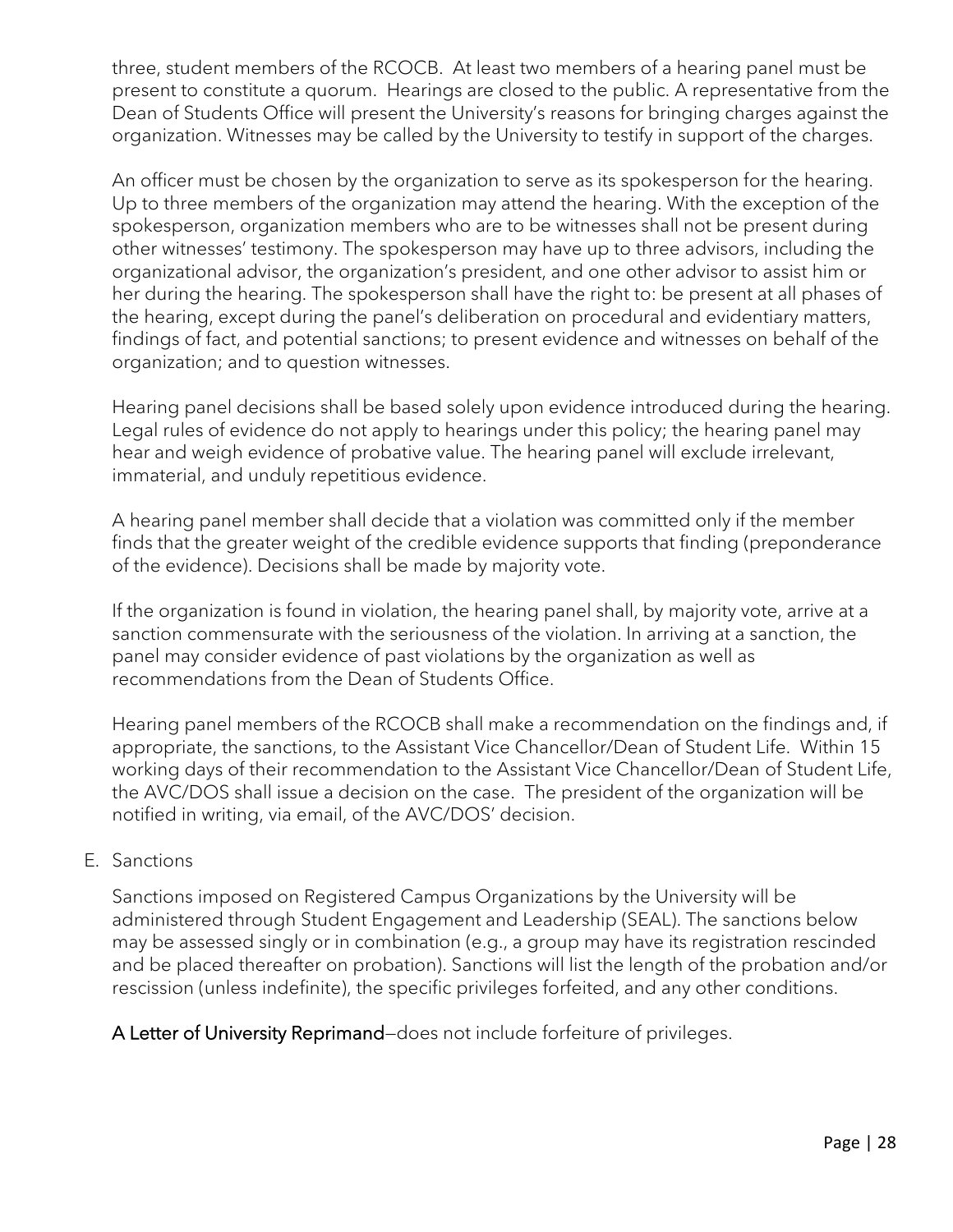University Probation–may stipulate the forfeiture of specified social and/or other privileges for a period of three to thirty-six months and may also include additional requirements (e.g., community service, completion of training, or other educational sanctions).

Suspension—shall be for a period of three to twelve months and prohibits the organization from: sponsoring, co-sponsoring, or participating in any and all social, intramural, athletic, or other similar activities on or off campus; the solicitation of any new members or pledges; and the initiation of any new members. A suspension may also include the forfeiture of other specifically listed privileges. It may also include additional requirements (e.g., community service, completion of training, or other educational sanctions).

Rescission of University Registration—involves revoking the University's registration of the organization for an indefinite period of time. If the organization holds a charter from a national organization or association, the University may also request that the national organization or association revoke the organization's charter. Organizations that maintain a meeting facility on University property may not use that facility until the organization returns as a registered student organization in good standing.

The Dean of Students Office will determine whether the sanction should be implemented immediately or deferred pending the outcome of an appeal.

F. Appeals

Disciplinary action imposed by the Assistant Vice Chancellor/Dean of Student Life, based on the recommendation of a hearing panel, may be appealed only to the Vice Chancellor of Student Affairs. There are no other further appeals. Appeals must be made in writing and must be submitted within ten (10) working days of the date appearing on the notification of the imposition of sanction(s) mailed to the organization.

1. Grounds for Appeal

The organization's appeal may request that the sanctions be reduced or eliminated, or that the case be reheard. Any such appeal must specify in detail one or more of the following alleged conditions:

- a. Lack of a basis in fact in support of the sanction;
- b. Disproportion of sanction with the offense;
- c. Unfairness of the proceedings;
- d. Significant relevant evidence discovered subsequent to the hearing.
- 2. Appeal Review

The Vice Chancellor for Student Affairs will make the final determination as to the outcome of the appeal. Only written materials pertaining to the case, including any additional written material supplied by the accused, will be reviewed. Using the four criteria established for the consideration of appeals, the Vice Chancellor will determine whether:

a. The finding and recommended sanction of the original hearing body is upheld;